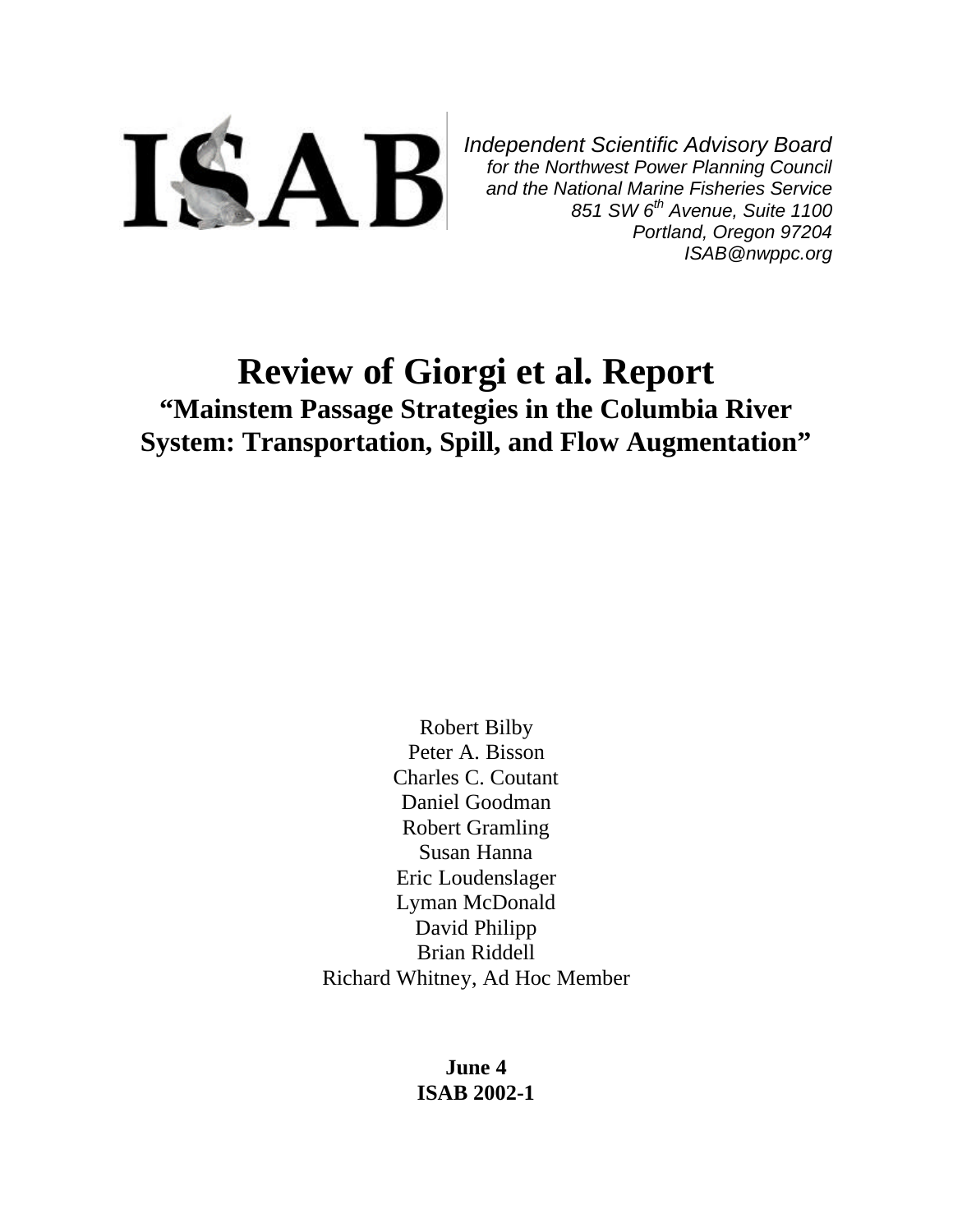# ISAB Review of Giorgi et al. Report "Mainstem Passage Strategies in the Columbia<br>River System: Transportation, Spill, and Flow Augmentation"

| <b>Contents:</b>                                                                          |  |
|-------------------------------------------------------------------------------------------|--|
|                                                                                           |  |
|                                                                                           |  |
|                                                                                           |  |
|                                                                                           |  |
|                                                                                           |  |
| Appendix: Key Findings and Conclusions of Giorgi et al. with ISAB Analysis of             |  |
|                                                                                           |  |
|                                                                                           |  |
|                                                                                           |  |
|                                                                                           |  |
|                                                                                           |  |
|                                                                                           |  |
|                                                                                           |  |
|                                                                                           |  |
|                                                                                           |  |
|                                                                                           |  |
|                                                                                           |  |
|                                                                                           |  |
|                                                                                           |  |
|                                                                                           |  |
|                                                                                           |  |
|                                                                                           |  |
|                                                                                           |  |
|                                                                                           |  |
|                                                                                           |  |
|                                                                                           |  |
|                                                                                           |  |
|                                                                                           |  |
|                                                                                           |  |
|                                                                                           |  |
|                                                                                           |  |
|                                                                                           |  |
|                                                                                           |  |
|                                                                                           |  |
|                                                                                           |  |
|                                                                                           |  |
|                                                                                           |  |
| Effects of Augmented Flow on Water Temperature Leading to Effects on Survival of Juvenile |  |
|                                                                                           |  |
|                                                                                           |  |
|                                                                                           |  |
|                                                                                           |  |
|                                                                                           |  |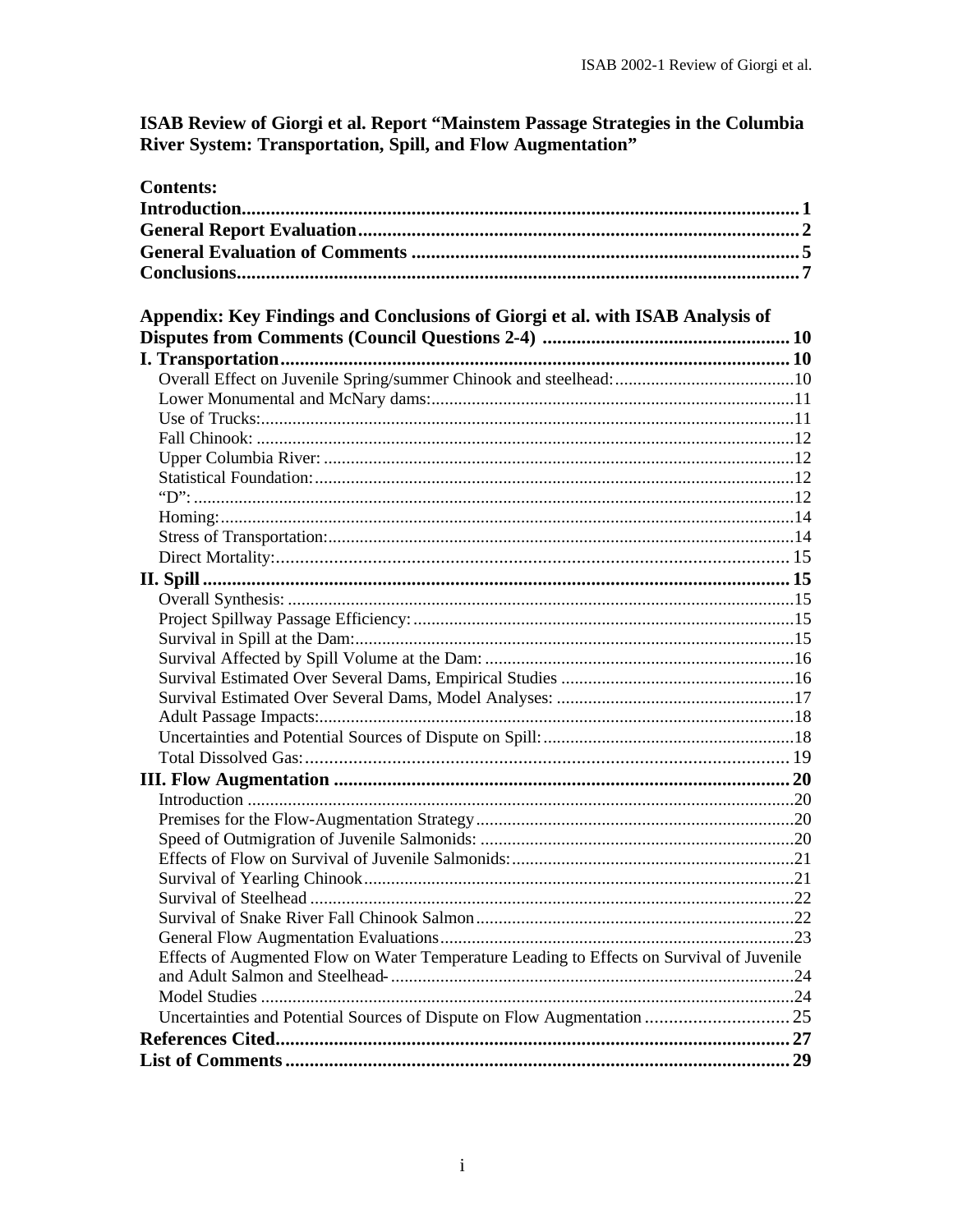# **ISAB Review of Giorgi et al. Report "Mainstem Passage Strategies in the Columbia River System: Transportation, Spill, and Flow Augmentation"**

# **Introduction**

The ISAB commends the Council for commissioning the summary report "Mainstem Passage Strategies in the Columbia River System: Transportation, Spill, and Flow Augmentation" by A. Giorgi, M. Miller, and J. Stevenson of BioAnalysts, Inc. (Giorgi et al. 2002). The Giorgi et al. report was created for the Council as a background document in the context of the mainstem program amendments. Council has periodically asked the ISAB and others to provide succinct "white papers" or "State of Science" reports that summarize the latest understanding about topics relevant to managing the fish and wildlife resources of the Columbia River basin in mitigation for the federal hydropower system. The Giorgi et al. report summarizes existing information on three topics that the ISAB and its predecessor advisory groups have debated intensely (and advised the Council about) over the past decade or so.

The Council requested at its April 2002 meeting that the ISAB evaluate the report and the comments on it received from agencies and the public. The Council asked the ISAB to evaluate whether the Giorgi et al. report captures the full spectrum of scientific issues and knowledge related to mainstem passage, and specifically whether it adequately addresses the following questions:

- 1) What does the scientific literature tell us regarding the benefits, shortcomings, or risks associated with each passage strategy as compared to other passage options?
- 2) Which aspects of the scientific information are in dispute?
- 3) What are the critical uncertainties attending each strategy?
- 4) What is being, or could be done to reduce uncertainty and disputes?

In the context of the public comments, the Council asked how serious are the disputes raised in the public comments, and whether the various opinions are really very divergent.

The summary document by Giorgi et al. has helped update the ISAB's understanding of the issues, and we are confident that it will be useful to the Council and Council staff. The comments help round out the outstanding issues.

We offer the following thoughts as both technical critiques and indications of the implications for the Council and others that arise from the information in the report and the agency and public comments. General thoughts particularly relevant to question 1 are presented in the General Report Evaluation section of the text that follows. We also provide a general evaluation of the comments.

Our more specific thoughts are assembled as an appendix. With respect to the second question, we felt it to be most helpful to list the key findings and conclusions of Giorgi et al. and to address questions 2, 3, and 4 together for each finding and conclusion. We have done this by briefly discussing the comments received for each finding and conclusion,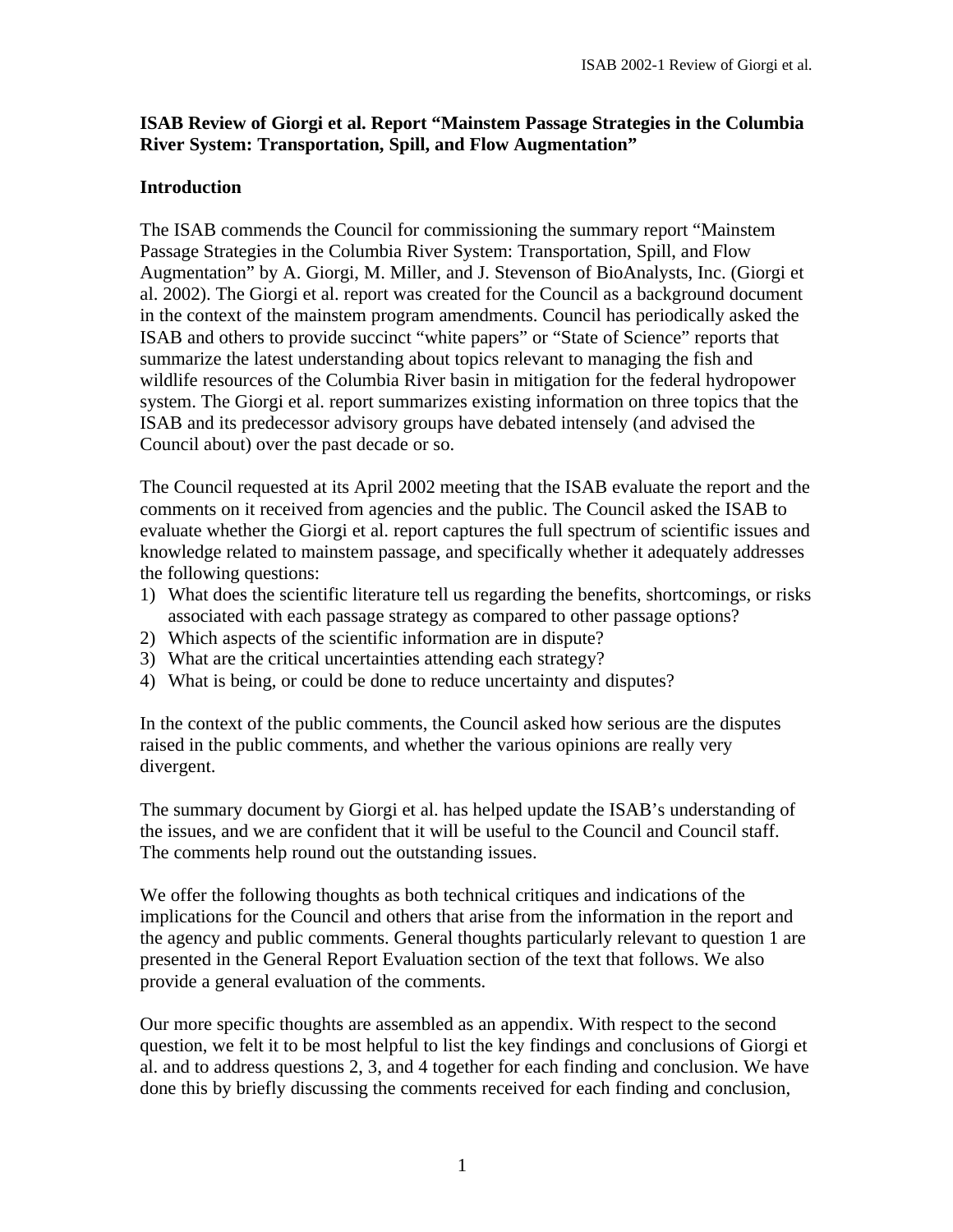identifying where no comments were received, and discussing those findings and conclusions where disputes are identified. Where it seemed useful, we provide our own assessments.

Mainstem issues are an important part of the Fish and Wildlife program (FWP), though their prominence has declined on the Council's agenda, since the NMFS Biological Opinion has created other priorities. Earlier attention of FWP planning was directed largely toward enhancing salmon survival in the mainstem where the federal hydrosystem dominated the physical and operational environment, whereas recent focus has shifted toward tributary habitats and artificial production. Debates over the mainstem issues of transportation, spill, and flow motivated specification of measures in the published program documents that, while contentious, formed operational guidelines for the region. Hypothesized relationships between flow and fish survival were critical to the rationale for such guidelines, but the evidence for the respective hypotheses was not conclusive. The 1994 FWP (NPPC 1994) focused on alternative flow-survival hypotheses, with measures formulated to plan for specific tests of these hypotheses. The program called for analytical efforts through the PATH process (a multi-agency analysis group Planning and Analysis for Testing Hypotheses) and the design and implementation of field experiments. The efforts of PATH yielded valuable data syntheses but the anticipated major field studies to test alternative hypotheses to explain differences in fish survival at different flow regimes were never carried out. Unresolved questions about fish passage in the mainstem, especially the flow-survival relationship in relation to policies calling for flow augmentation, brings the mainstem to the Council's attention once again.

# **General Report Evaluation**

Giorgi, Miller, and Stevenson have done a good job of reviewing mainstem passage strategies designed to improve survival of juvenile salmonids in the Columbia River system. Their focus is on review of key studies and analyses that have taken place under contemporary river operations, which were initiated in the early 1990s and formalized as guidelines in the 1995 and 2000 Federal Columbia River Power System Biological Opinions (BO). Their approach was to abstract the key findings of the studies and compare the results. We believe they have largely succeeded in this task, and the resulting report provides information that ought to form the basis of revisions in the Council's Fish and Wildlife Program, as well as guides for upcoming Mainstem and Systemwide project solicitations.

With respect to the ISAB's advisory role for both the Council and the National Marine Fisheries Service, we emphasize that there are many uncertainties in the information used as a basis for the hydropower mitigation actions in the FWP and for the Reasonable and Prudent Alternatives (RPAs) of the Biological Opinion. A concerted effort is needed to reduce the uncertainties. The Giorgi et al. report helps all parties to focus on these uncertainties.

The information reviewed by the Giorgi et al. report was summarized objectively. Findings and conclusions were specified where appropriate based on the scientific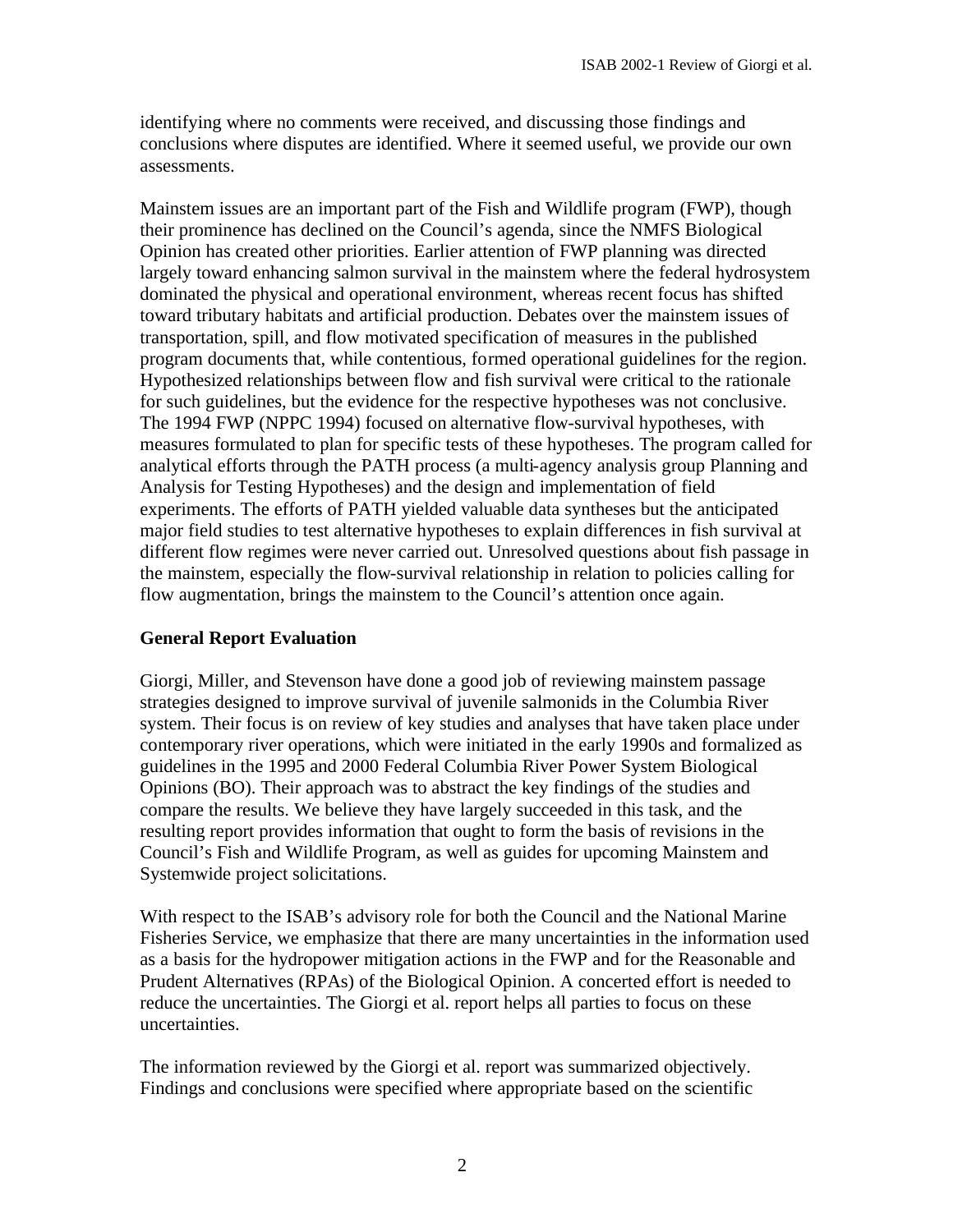information available. In cases where the results were open to question, these were identified as critical uncertainties and "research opportunities" (often a euphemism for badly needed information). These uncertainties and research opportunities provide a valuable basis for soliciting new work under the Fish and Wildlife Program. The report cites important scientific literature that should be the foundation for new proposals.

Overall, the report was very conservative in drawing statistical conclusions. This fact needs to be understood for proper interpretation of the implications of the report. From a purely statistical standpoint, tests that fail to show statistical significance in data can be definitive in stating that *no effect was found*, yet these tests do not definitively prove the absence of effect.

The report's statistical conservatism affects its value as a synthesis of current understanding. The report is not an "analysis" of the issues, but a compendium of findings to date. The ISAB considers this to be an important distinction. For example, when the report says no significant effect has been detected, this is technically a correct summary of the statistical analyses reported in the individual studies that were reviewed, but it should not be taken to preclude the possibility that an effect exists. The possibility remains that new studies or further rigorous analyses of existing data (in particular, analyses that combine data from several separate studies) would generate statistically significant results or a different answer. Future analyses should put more emphasis on statistical parameter estimation and power analysis, rather than just hypothesis testing.

A further limitation is that the Giorgi et al. report is narrow in the number of hypotheses that it reports (untested, but potentially valid, hypotheses were not discussed). There is much room for additional research, meta-analysis, and synthesis; the Council should not be misled by the apparent conclusiveness of many statements in the report. There are, for example, untested hypotheses related to flow that could significantly alter our view of the situation surrounding flow augmentation policies (discussed further in the appendix). Much recent work and ongoing studies related to different flow regimes and concurrent changes in other factors have not been fully analyzed. This is important work that still needs to be done.

We believe it was wise of Giorgi et al. to focus on the recent studies that were conducted under contemporary system operations. As they point out, there have been significant changes in river operations since the early 1990s, including improved bypass systems at the dams and other measures. In addition, there have been significant improvements in the ability of researchers to measure the effects of these changes on survival of salmonids. However, as several of those who provided comments on the report pointed out, it would perhaps have been useful for the authors to provide more commentary on studies conducted prior to the 1990s. Inclusion of the conclusions from the earlier studies would have been facilitated by reference to a number of documents that have synthesized results up to and into the 1990s such as the National Research Council report Upstream (NRC 1996); the Independent Scientific Group report Return to the River 2000 (ISG 2000); a series of ISAB and PATH reports related to transportation, spill and flow (for ISAB see www.nwcouncil.org/library/isab); and Chapman et al. (1991, 1994, and 1995),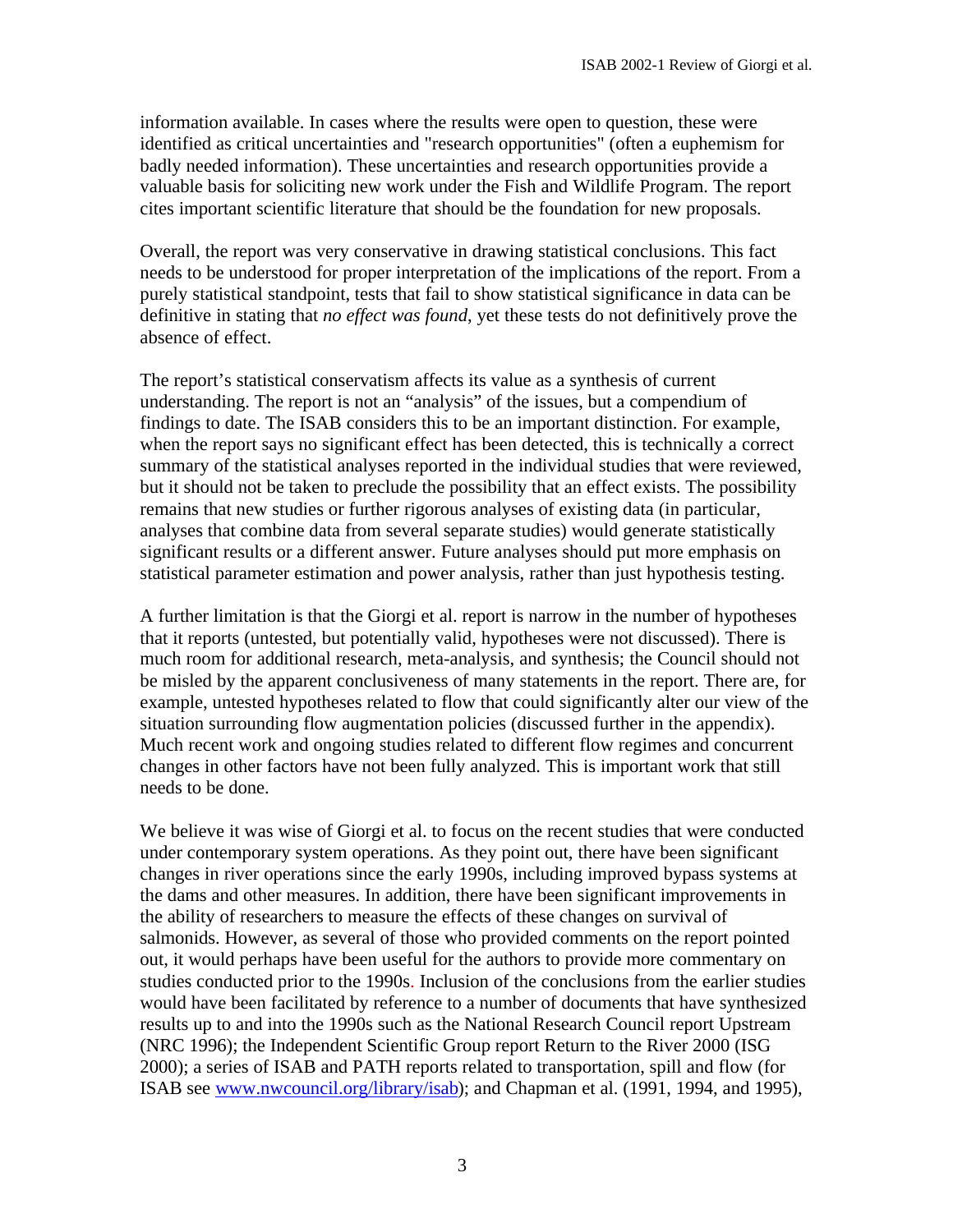as examples. We are not asserting that inclusion of the earlier studies would have forestalled any current or future disputes among the proponents of diverse management actions that have evolved within the Columbia Basin. However, the fact that for the most part the key conclusions of Giorgi et al. agree with the older studies ought to bolster the Council's confidence in the Giorgi et al. review. We discuss this point further in the appendix.

A very useful contribution that may be extracted from the Giorgi et al. report is the identification of premises that have formed the foundation of the three mainstem strategies for improving survival of juvenile salmonids as they migrate to the sea. These are:

1. Transportation. The premise is that transported fish will survive to returning adults at rates that will exceed rates of inriver migrants (p. 6).

2. Spill. The premise is that since spillways offer the safest passage route at the dams, provision of spill will improve total survival of smolts passing the dams. (While this premise is not specifically stated by Giorgi et al., it is implied in their discussion, particularly their Summary.)

3. Flow Augmentation. There are two premises with flow augmentation:

a) Increased water velocity leads to increased migration speed, which leads to increased survival of juvenile salmonids.

b) Lowering summer water temperature with cool water from Dworshak Dam leads to improved migratory and rearing conditions for both juvenile and adult salmonids which results in improved survival. (p.60)

The strength of the existing evidence for these premises may be evaluated from the Giorgi et al. report (in answer to the question asked by the Council "What does the scientific literature tell us regarding the benefits, shortcomings, or risks associated with each passage strategy, and as compared to other passage options?"). The evidence can be briefly summarized for each strategy in terms of the scientific information that has accumulated in support of each premise. Briefly, it may be said that the accumulated evidence supports the premises that:

- 1) transportation by barge from the Snake River increases the rate of return of adult spring/summer hatchery chinook and steelhead, particularly in years of low flow,
- 2) provision of spill increases the survival rate of migrating juvenile salmonids,
- 3) flow augmentation designed to increase speed of migration does increase migration speed for most species, but evidence that this leads to increased survival is inconclusive because of the inability to separate numerous interrelated factors that affect survival at the same time,
- 4) flow augmentation from Dworshak Dam in summer reduces Snake River temperatures, at least within Lower Granite reservoir. The available evidence indicates that temperature effects depend upon the volume of cold water inflow relative to total flow in the Snake River (greatest effect at low Snake River flows) and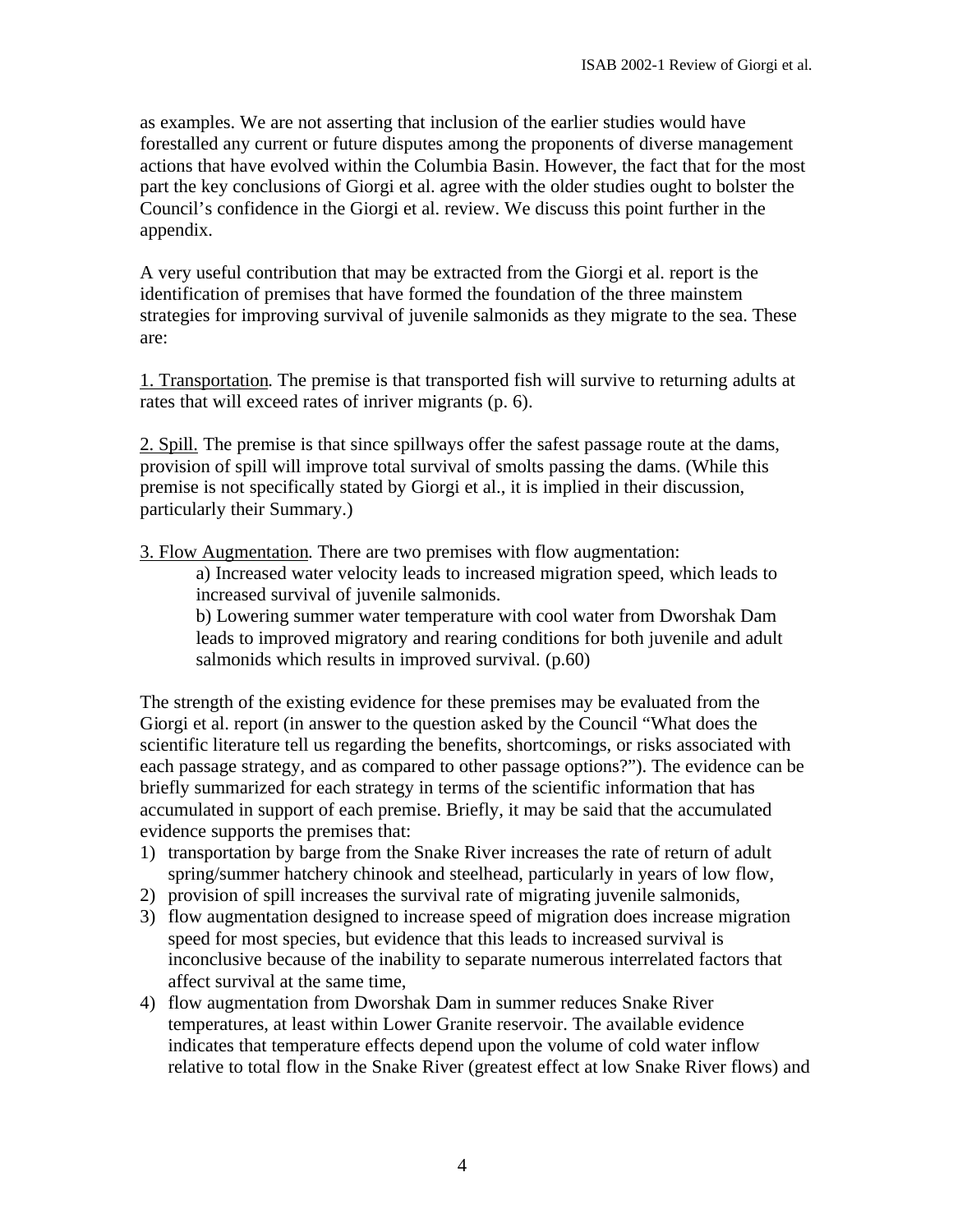that effects of only 1-2 degrees are to be expected as far downstream as Ice Harbor Dam. No biological evidence for benefits to fish survival is available.

The Giorgi et al. summary and the ISAB evaluation of the broader mainstem situation both highlight that a set of well-designed, manipulative, field experiments is needed, particularly for the issue of flow and smolt survival. The low flows of 2001 with the correspondingly low in-river smolt survival for some species and life-history types suggest that, at the extreme, survival of some types of fish is affected by low flows (and/or the numerous other factors that occur in association with it, such as high temperature, low turbidity, slower velocities, less inundation of riparian zones, more frequent and rapid changes in flows in response to load following, and others not yet identified). These experiments must go beyond analysis of existing monitoring data, and include specific hypothesis-testing manipulations. Such experiments are admittedly difficult to conduct. However, experimental designs can make use of extreme conditions when they occur naturally (as in 2001) and some experimental conditions can be created within bounds of water availability and operational constraints. The ISAB can suggest such experimental designs in another forum.

# **General Evaluation of Comments**

The comments from the public and agencies provided additional useful technical information, usually amplifying points made in the Giorgi et al. report, but often, it is our impression, from more of an advocacy position for certain management strategies. Contrary to what was suggested in some of the comments, we did not see any pervasive tendency for selective use of data or misinterpretation of results by authors of the Giorgi et al. report. Genuine technical disagreements occur over possible interpretations of available information for methods of analysis and implementation measures. Giorgi et al. were criticized for not providing the full range of scientific "opinion" on the key issues, yet the intent of the report was to summarize information, not opinion. However, as we noted ourselves above, the report does not summarize alternative hypotheses that have not yet been tested. To the extent that the commentors were seeking more attention to these alternative hypotheses, we concur. The comments can be used, along with the report, to frame the uncertainties and opportunities for additional research.

Several of those who provided comments on the Giorgi et al. report were critical of the fact that the report, as it reviews the passage strategies, deals with an "incremental approach" designed to improve survival of juvenile salmonids at various points as they transit the mainstem. For example, there appears to be universal agreement that spill offers the safest passage route for juvenile salmonids at most projects (The Dalles Dam may present an exception, under some levels of spill), and that any improvement in survival provides an increment of benefit at that project. But two issues are raised by the critics, one a question whether benefits of spill can be measured in the system as a whole, and the other a question whether even at best, these improvements in survival are likely to be sufficient to lead to recovery of the endangered stocks of salmonids in the Columbia Basin, and in particular, the Snake River stocks of endangered anadromous fish.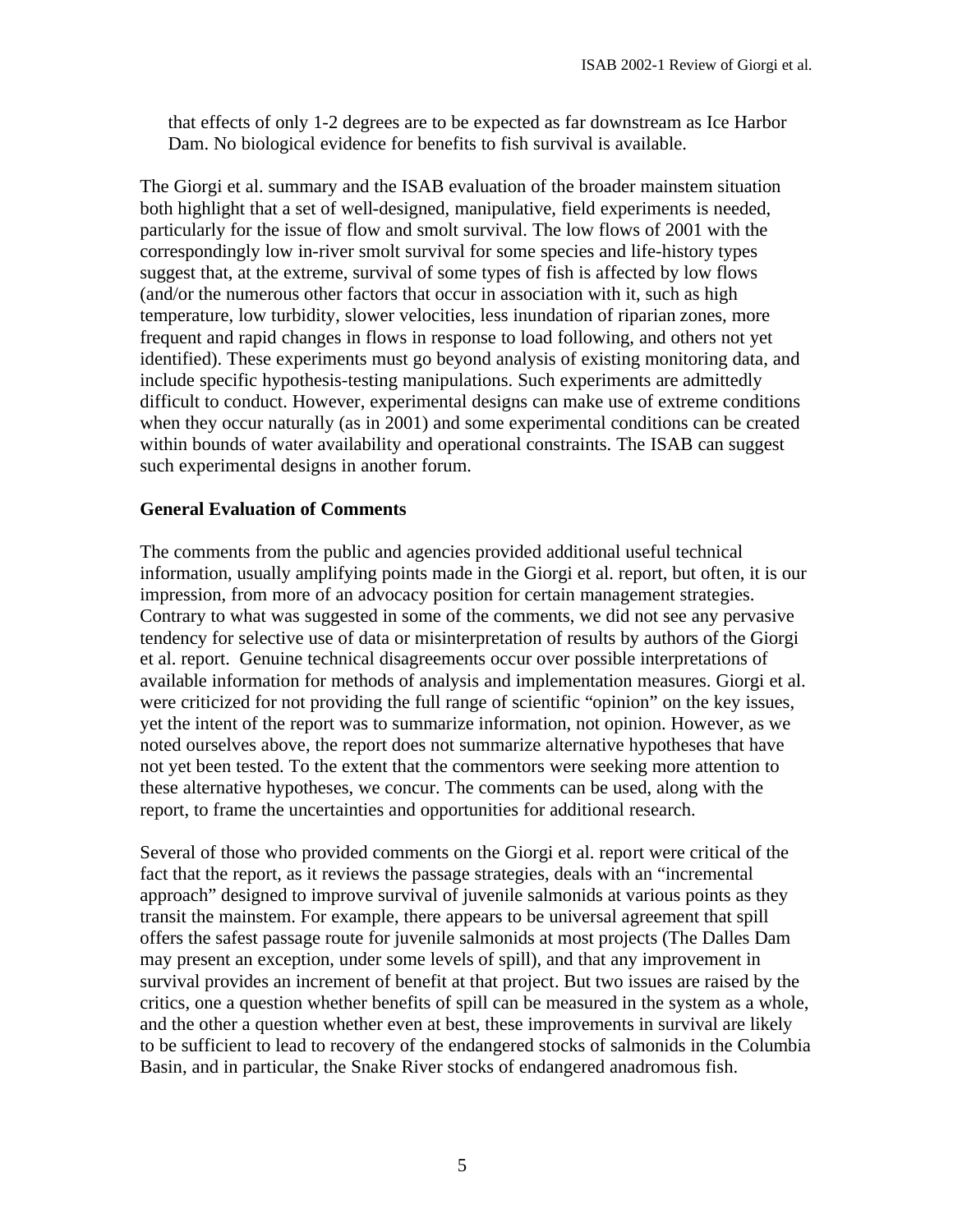There are two responses to the criticism on these points, the first is that Giorgi et al. were responding to the assignment they were given (to summarize current information, and not to make policy judgments), and the second is that the information summary is meaningful as it stands because of the management predicament in which we all find ourselves. The predicament is that no measure(s) has (have) been identified that will do more than provide incremental increases in survival of salmon in the basin. Perhaps one exception would be the restoration of salmon in areas where they have been extirpated by blockages to their passage. Other than that, salmon populations have been reduced by an accumulation of increments over a long time period, and the incremental-improvement approach is being used out of necessity by the Council and NMFS to move toward recovery. The approach proceeds on the premise that an incremental improvement in one location will be passed on as a benefit to the next location, accumulating thereby into the potential for a large effect in the system. NMFS' analysis using the CRI modeling effort led to the conclusion that the primary opportunities for major improvements in survival now lie in tributary and estuarine habitat improvement rather than in the mainstem. However, the Giorgi et al. report suggests that there are still improvements to be made in the mainstem, an opinion that most commentors and the ISAB share.

Some comments, particularly those of NMFS, corrected some misstatements in the Giorgi et al. review. Also, the comments indicated a number of details that could have stood further elaboration. Materials not available to Giorgi et al. were suggested for further analysis. These comments, while useful, did not seem to the ISAB to require major changes in either the Giorgi et al. review or our views of it.

Another common theme in some comments was the belief that release of water from reservoirs far upstream in the basin for flow augmentation provide little benefit to downstream migrants yet can have measurably detrimental effects locally in both tailwaters and reservoirs. This was emphasized especially for the reservoirs in Montana that drain through a long chain of rivers, lakes, and reservoirs before the water reaches the migrant corridor in the lower river. The tradeoffs between headwater and downstream effects have been an important part of the flow augmentation debate for some time. The Giorgi et al. report touches on this issue under the heading "Benefits and Risks to other species" (p.78), where the ISG 1996 report is quoted. The commentors have a valid point that deserves further definition of biological effects and risk-benefit analysis. The analyses by Council's Montana staff (several years ago) and the Idaho Department of Water Resources' more recent reanalysis of NMFS' smolt travel time and survival data for the Snake River (Dreher et al. 2000) and the ISAB review of it (ISAB 2001), along with other unpublished analyses cited in the comments suggest that this topic deserves more technical evaluation and better designed experimental studies that might provide more conclusive data. Giorgi et al. conclude that "Comprehensive flow augmentation evaluations are generally lacking, only a handful of studies have attempted to quantify the volume and shape of water provided as FA [flow augmentation], and translate that incremental increase in flows to changes in water velocity and temperature [and thence into changes in smolt travel time and survival]." "The scope of future evaluations needs to more fully address the balance of benefits and risks between anadromous and resident fish resources." And we might add, other water uses.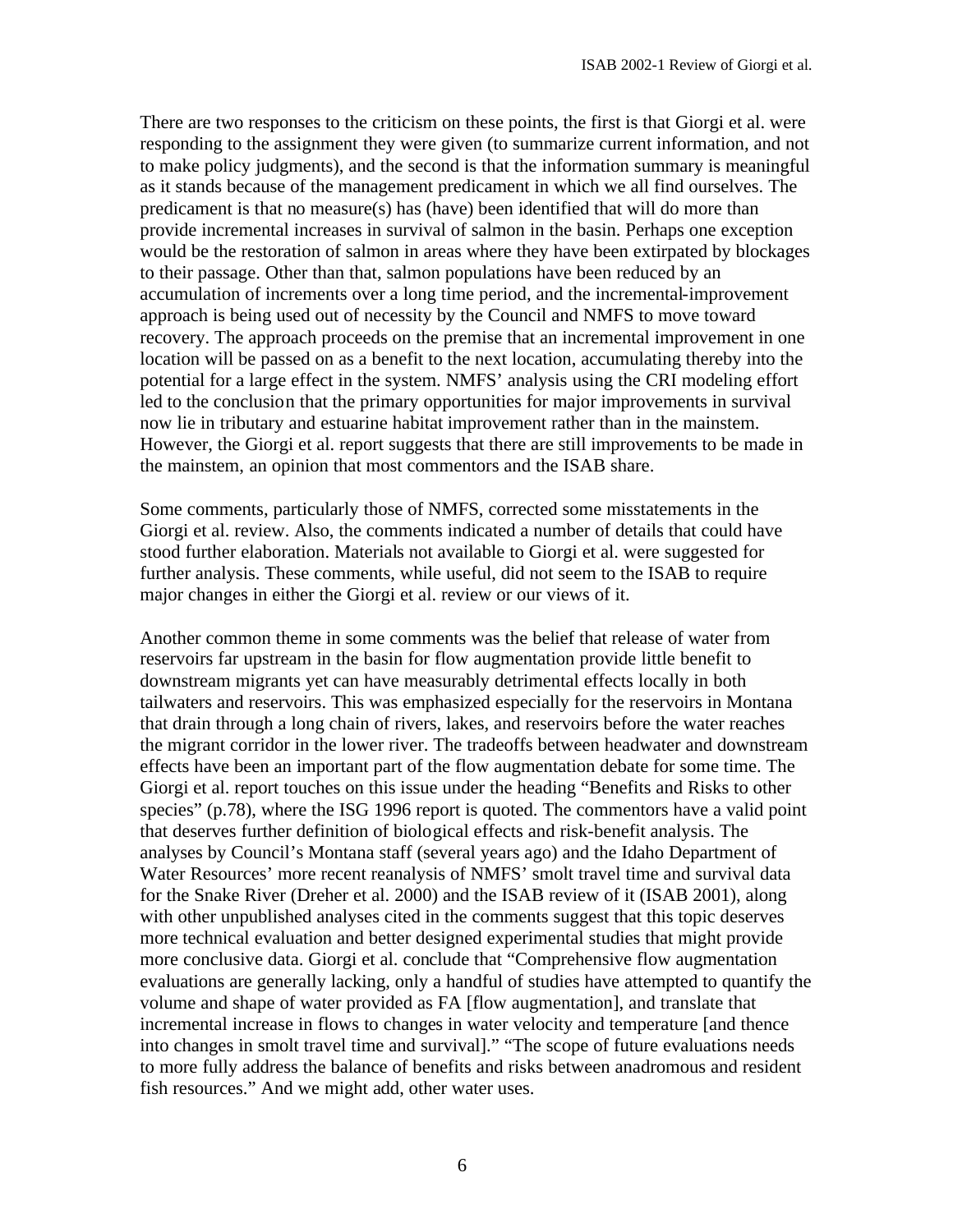# **Conclusions**

It is clear from both the Giorgi et al. report and the comments that the mainstem management issues tackled by the report (transportation, spill, and flow augmentation) are not yet resolved, although there is little or no dispute on many component topics (see appendix). Lack of resolution is largely due to a lack of critical information; further resolution requires additional research, experimental manipulation, adaptive management, monitoring, and analysis (evaluation).

For additional conclusions, we return to the questions asked of us by the Council. On the whole, the report does capture most of the full spectrum of scientific issues and knowledge related to the three designated strategies on mainstem passage (transportation, spill, flow augmentation) as reflected in published reports. However, we found some important omissions. For example, Giorgi et al. do not present an adequate discussion of the portion of the flow augmentation strategy that calls for flows out of the upper Columbia River storage reservoirs, particularly with respect to its effects in the lower river. Some recent literature contained in Connor et al. (2001) on effects of summer flow augmentation and other factors on survival of smolts in the Snake River was not reviewed. The issue of mainstem habitat and its effects on healthy smolts (i.e., treating the mainstem as a habitat for feeding, growth, and other life functions during rearing and migration) was not treated (discussion of this topic was a major part of the ISG's Return to the River 2000 science review). This and additional, alternative explanations for the clear degradation in smolt survival at low river flows were not pursued. Although we recognize that this was not the intent of the Giorgi et al. report, we suggest that the single premise offered by Giorgi et al., with respect to effects of volume of flow, i.e. that volume of flow affects travel time which in turn affects survival, while it accurately reflects much of the current thinking in the basin, is not the only possible explanation for low survival at low flow. We offer more on this subject in the Appendix.

We evaluated whether the report adequately addresses the following questions:

1) *What does the scientific literature tell us regarding the benefits, shortcomings, or risks associated with each passage strategy, and as compared to other passage options?*

The report is not an assessment of management options in the literal sense of this question, but a summary of the latest technical and scientific information that is appropriate to such management evaluations. It is a guide to technical uncertainties and needed information, and in that role it provides guidance for needed work on the mainstem. Some of that work could be funded through the Mainstem/Systemwide solicitation for the Council's Fish and Wildlife Program. Evaluation of policies to balance or tradeoff among management benefits and risks was not an obvious part of this study. Clearly, the scientific literature, as represented fairly by the Giorgi et al. report is not sufficient in and of itself to resolve the issues. Focused large-scale experiments, monitoring of management actions, and analyses are needed.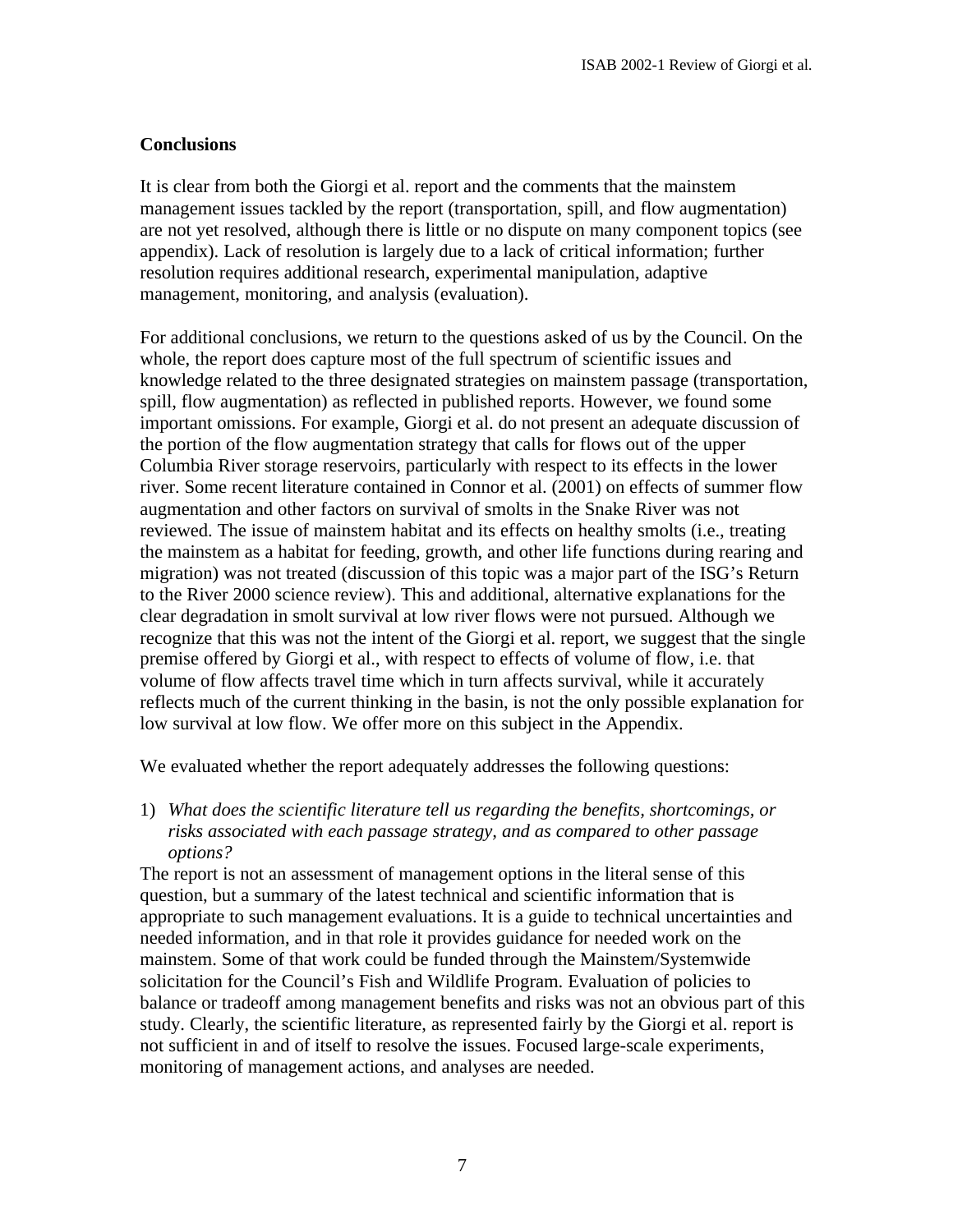The premises of transportation (for some species and life-history types) and spill are well supported by the available evidence. The evidence available in support of the premises that form the foundation for the flow augmentation strategies are inconclusive. These are the weakest of the foundations for the three strategies, and are the most disputed. It is time to think in terms of new premises that might explain the data, or to design specific experiments to isolate the effects of factors that are interrelated with flow. This is discussed further below and in the Appendix.

#### 2) *Which aspects of the scientific information are in dispute?*

The report adequately identifies most of the problem areas. The comments highlight some of these aspects and add a few more. We have identified these in the appendix. They are:

- Transportation: A question whether all adults are accounted for, issues of "D" and its related factors (e.g., "extra mortality"), changes in homing, relative efficacy of trucking and barging;
- Spill: General applicability of results from The Dalles Dam (whether more spill is always better for fish), use of models to evaluate systemwide benefits of spill, conclusiveness of empirical studies considering all confounding factors;
- Flow: Applicability of migration speed (travel time) to estimating survival, appropriate reach lengths for estimating survival (per project vs. per mile), species specificity of flow-survival relationships, whether inability to tease out exact causes (among co-varying temperature, flow, date, turbidity, etc.) should negate the overall relationship of survival to flow especially in fall chinook, suitability of year-to-year comparisons of survival vs. flow considering other dissimilarities among years, importance of small temperature differences in the river near fish physiological limits, importance of food web issues, relationships between flow rate and delayed survival effects related to migration delay (extra mortality), value of models vs. empirical data.

#### 3) *What are the critical uncertainties attending each strategy?*

The Giorgi et al. report specifically concludes each section with a list of critical uncertainties. We have amplified on these in the appendix. The critical uncertainties are essentially the same as the list of issues in dispute, listed above. There are more uncertainties for flow augmentation than for the other mainstem topics. For flow, we would add the general uncertainty associated with failure to explicitly state and test alternative hypotheses that could offer more promise for resolving the issue than have the debates over current hypotheses.

#### 4) *What is being, or could be done to reduce uncertainty and disputes?*

The report specifically concludes each section with a list of "research opportunities" (needed work). Again, more work is needed to resolve issues of flow than for other issues. The ISAB believes that the list of work required to resolve flow issues needs to be expanded to include hypotheses or premises not treated by Giorgi et al. These hypotheses were not treated because the necessary experiments, monitoring, or analyses have not been done. These hypotheses would encompass the fuller range of scientific opinions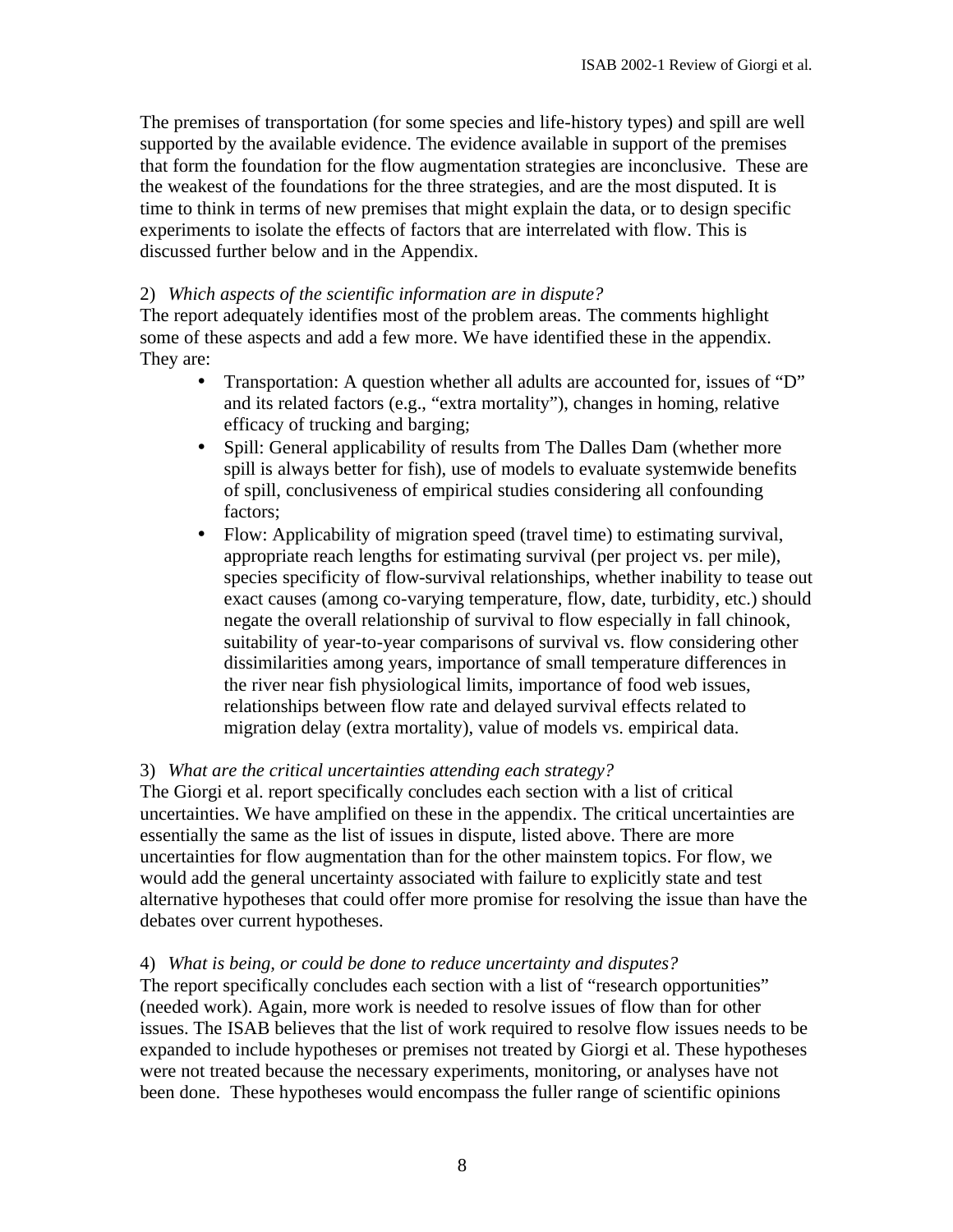sought by commentors. The ISAB goes further and recommends that both further analysis of existing data and the design of new experiments be given high priority. The ISG (ISG 2000) suggested two premises with respect to effects of flow on survival of juvenile salmonids that they felt merited further study. One, that large and rapid fluctuations in flow, associated with load following might reduce the productive capacity of the near shore zone used by incubating and migrating juvenile salmonids, and two that these rapid fluctuations could lead to stranding of redds and juveniles, such as has been observed in the Hanford Reach. Load following is particularly evident at times when average river flows are low, and might be another factor involved in low survival observed at low flows.

Testing of existing and new hypotheses for the effects of flow on survival and the efficacy of flow augmentation are especially needed. Rather than reacting passively to proposals submitted for research in this area (e.g., through the Mainstem/Systemwide solicitation), the ISAB recommends that the Council return to the strategy outlined in the 1994 Fish and Wildlife Program, which called for explicit statement and testing of hypotheses with the aim of resolving the scientific aspects of these issues (recognizing that there will always be policy issues that go beyond science). The ISAB recommends that the Council, with advice from NMFS, specifically solicit proposals that clearly state existing and novel hypotheses for the effects of flow on smolt survival and provide experimental designs for testing them. The report by Giorgi et al. provides a good start for the existing hypotheses, but innovative thinking beyond this report is needed for other hypotheses.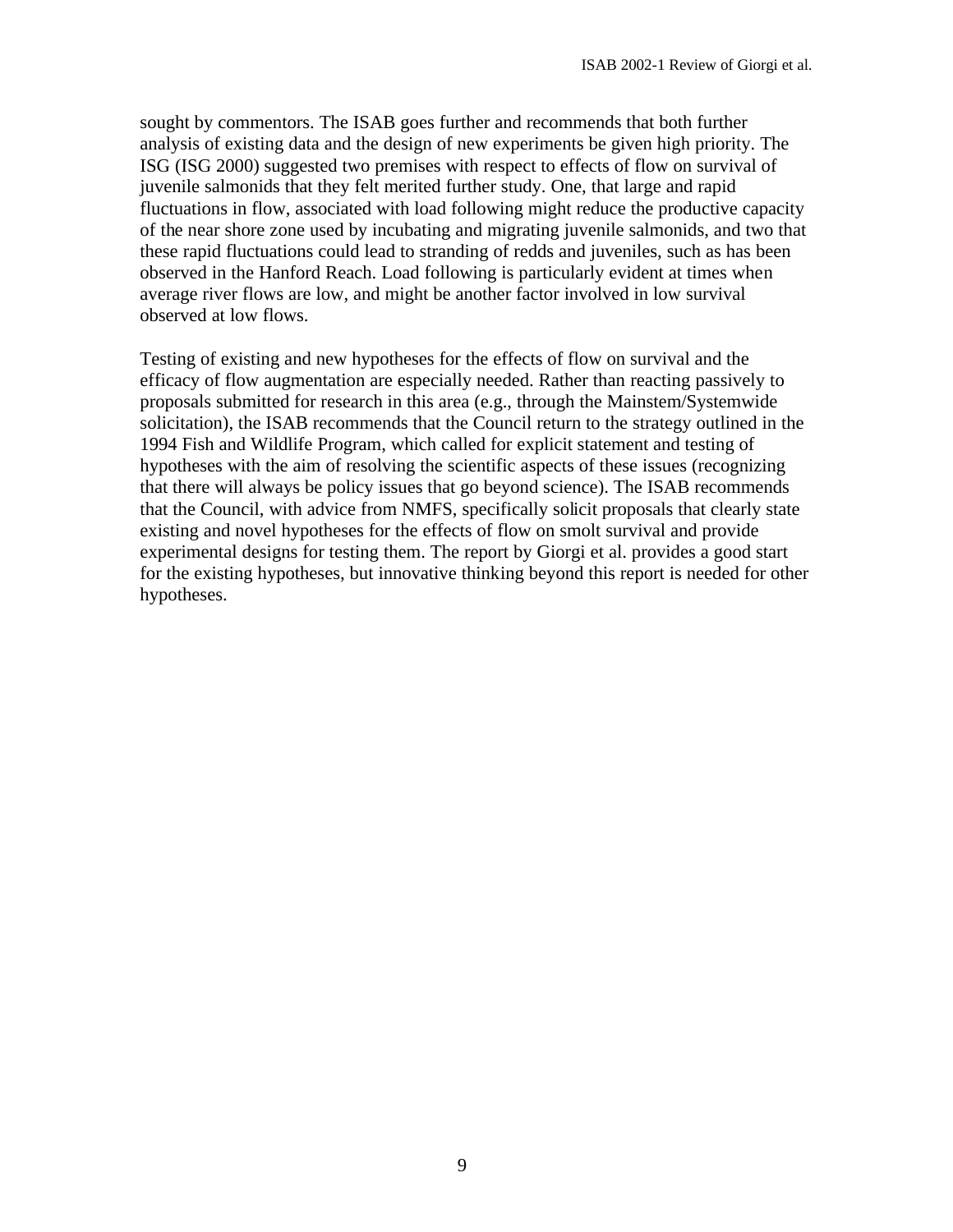# **Appendix**

# **Key Findings and Conclusions of Giorgi et al. with ISAB Analysis of Disputes from Comments (Council Questions 2-4)**

In this appendix we list and discuss the key findings and conclusions of Giorgi et al., discuss the main points raised in comments received by the Council during the public comment period, and where necessary or desirable provide our analysis of the findings and conclusions in the context of the comments. The mainstem strategies Giorgi et al. were asked to review are: I. Transportation, II. Spill, and III. Flow Augmentation. For reference to the Giorgi et al. report, we have noted the page(s) where the conclusions can be found.

# **I. Transportation**

# Giorgi et al. conclusion regarding Overall Effect on Juvenile Spring/summer Chinook and steelhead:

Barge transportation of hatchery-reared juvenile spring/summer chinook and steelhead collected from Lower Granite and Little Goose dams on the Snake River leads in most years to higher rates of return to the river of adult fish than allowing the fish to transit the river using the passage routes available at the dams. For steelhead, in general the results are more variable than for chinook salmon. Therefore it is difficult to conclude that either transport or inriver passage is more favorable for steelhead. Effects on wild fish are not clear because of small sample sizes. (page 25)

*Comments:* There is little or no room for dispute of these facts for hatchery spring/summer chinook (with the possible exception of fish from the Dworshak Hatchery, according to the Joint Technical Staff Memorandum). The situation for steelhead is less clear. According to Giorgi et al., the steelhead sample is very small. Only one study had a confidence interval applied to the transported vs. inriver ratio (TIR) estimate, and it was near 1.0. Similar findings were reported in syntheses by NRC (1996) and ISG (2000). The ISG (ISG 2000) found that in cases where sufficient numbers of adult recoveries were made to make a judgment possible, transportation increased (to varying degrees) the survival of yearling hatchery spring chinook to the point of release in 26 out of 36 studies (i.e. Transported/In-river was greater than 1) over the years from 1968 to 1995. In four of the remaining studies, T/I [TIR of Giorgi et al.] was equal to 1, while only six were less than 1. Save Our Salmon (SOS) comments that their concerns with the report have to do with conclusions drawn and management actions that should be taken as a result, rather than to the data analysis (p. 10). A dispute arises over whether there might be a loss of adults that end up not being counted. Two issues raised have to do with 1) measurement of a factor labeled delayed differential effects, D, and 2) possible effects of transportation on homing. The D factor is discussed below. If transportation affects homing ability then the broader return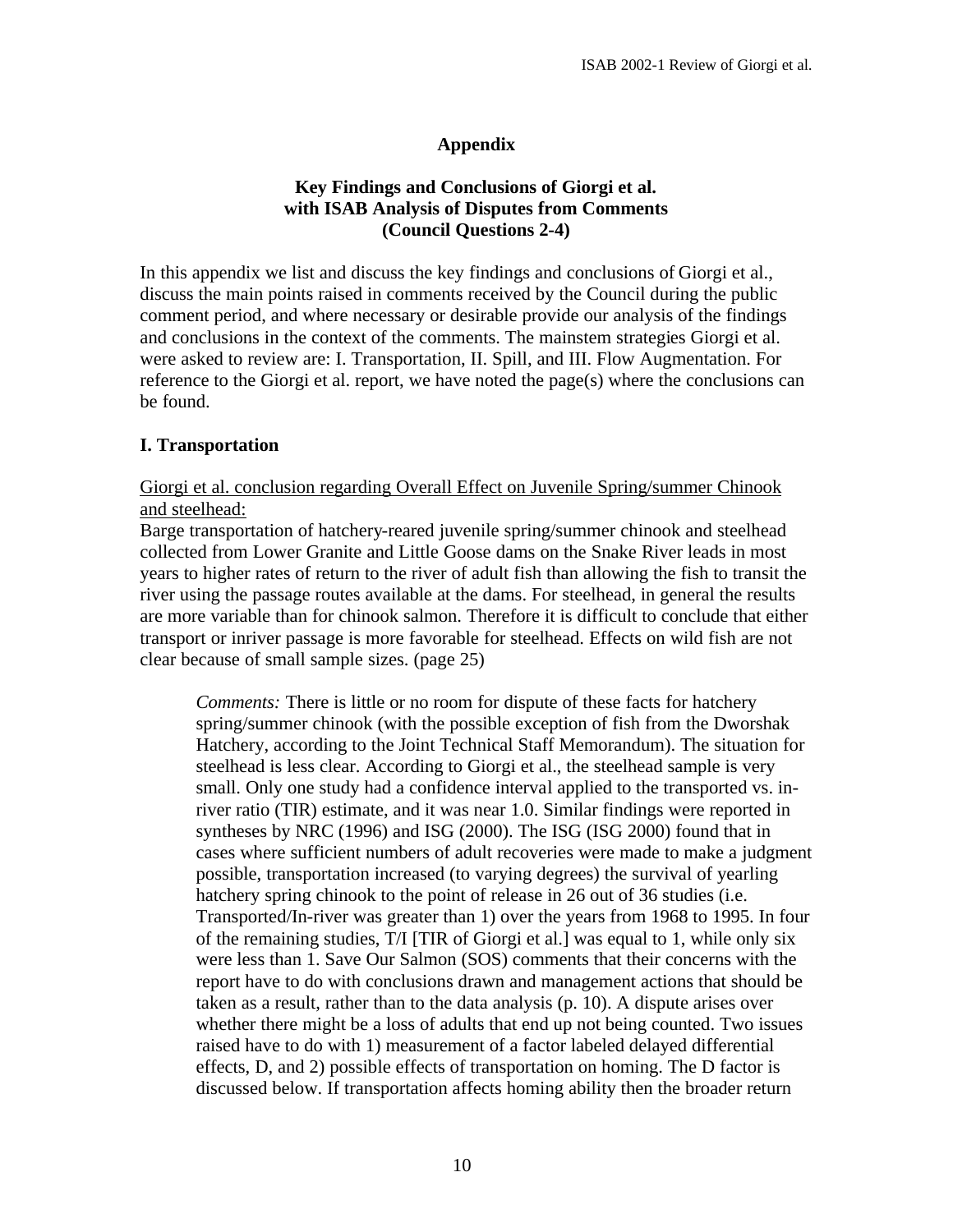rate of adults would be even higher than measured to point of release, whether the return rate of hatchery strays is a liability or an asset is itself a matter of debate. The concern raised is the possibility of effects on salmon or steelhead stocks in the streams where the strays may appear. Giorgi et al. acknowledge this as an uncertainty and recommend studies. This is discussed further below.

Giorgi et al. conclusion regarding Lower Monumental and McNary dams: No clear benefit has been shown for transportation of smolts of spring/summer chinook and steelhead stocks from Lower Monumental or McNary dams. (pages 13, 26)

*Comments:* Save Our Salmon and the Joint Technical Memorandum agree with this finding. Save Our Salmon recommends that collection of juvenile salmonids at Lower Monumental and McNary dams for transportation should be discontinued. The data for the mid-Columbia stocks at McNary are less convincing, and more study there might be warranted. However, the premise on which a study would be based is unclear. The fact that benefits from transportation decrease as one goes downstream should not be surprising. Transportation can only offset the inriver mortality incurred if smolts are left in the river from that point. Smolts transported from Lower Granite and Little Goose dams are avoiding 6 or 7 dams and associated reservoirs, whereas those transported from Lower Monumental avoid 5 dams and those from McNary avoid only 3. Based on present evidence, the ISAB concurs with the conclusion of Giorgi et al., and supports re-evaluation of these transportation sites.

Giorgi et al. conclusion regarding Use of Trucks:

Trucks are used in place of barges at the beginning and ends of the outmigration when fish are not abundant enough in the collection systems to justify the use of barges. (page 2)

*Comments:* There were no public comments on this point. However, while this is a description of methods and not a research result as presented by Giorgi et al., it is a point that merits discussion. The ISG (2000) found that return rates of spring/summer chinook and steelhead transported by truck were lower than of fish that transited the river. However, the studies of trucking and barging were done at different times and used different methods, and it is possible that the observed lower survival in truck transportation was due to poorer procedures in early efforts. It would seem to be advisable to discontinue transportation early in the spring when fish are not abundant enough to justify transportation by barge, at least until a new experimental test of truck transportation, using better procedures, resolves the question. Differences in the efficacy of transportation by trucks and barges late in the spring and in the summer are less clear, especially for fall chinook and other anadromous species that have not been studied extensively. The ISAB supports further study of the relative efficacy of trucking and barging, using common study protocols and a variety of stocks and migration times.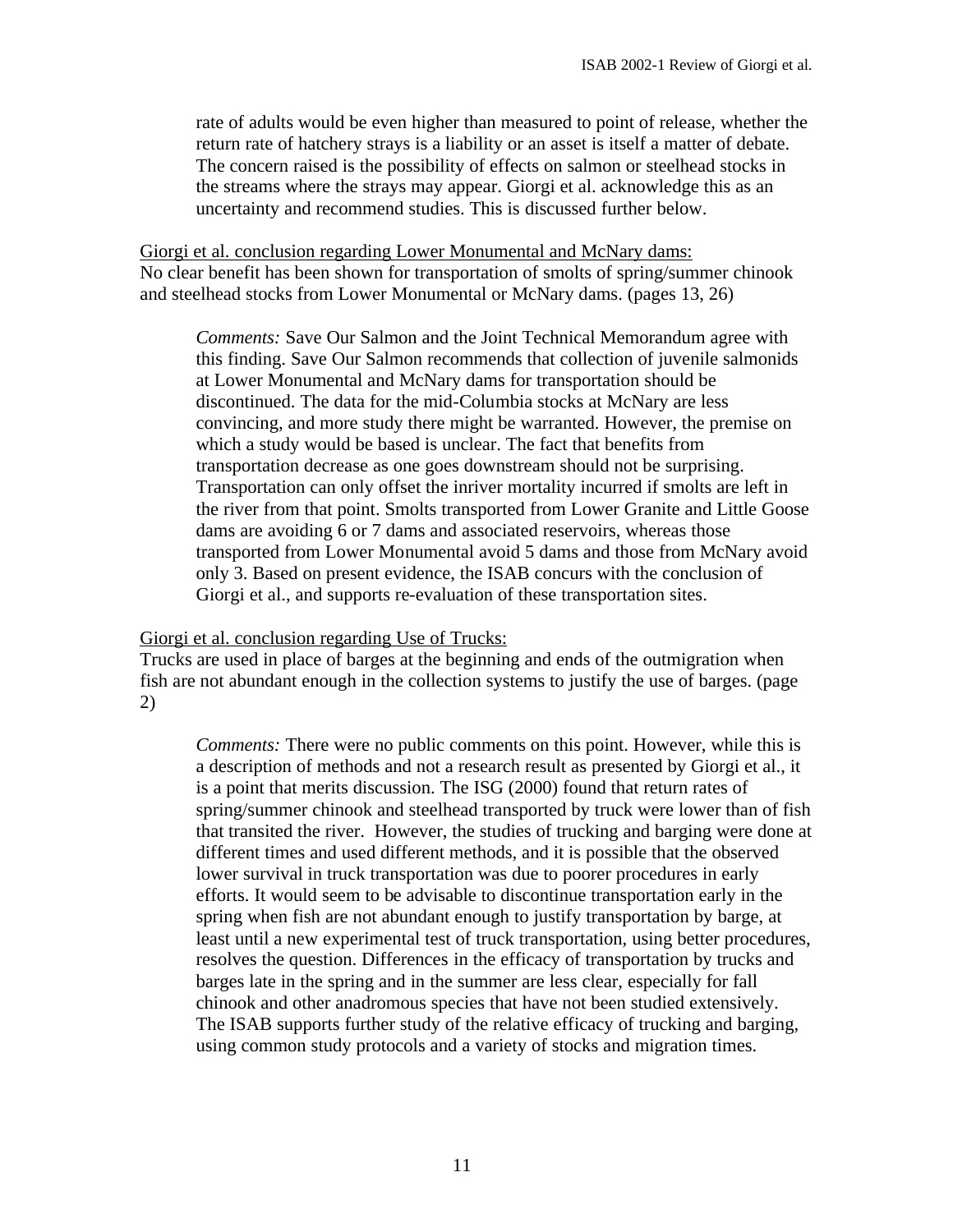#### Giorgi et al. conclusion regarding Fall Chinook:

The benefit of transportation of fall chinook is an unknown. No mass transportation study of fall chinook has been conducted. Studies using hatchery fall chinook are being planned. Continued research on these important issues is warranted. (page 25)

*Comments:* There were no comments on this subject. The ISAB points out that uncertainties continue to exist on whether transportation of a high percentage of all anadromous fish will maintain high diversity of life history types of all species of salmon and steelhead in all seasons. The ISAB concurs that study is needed.

#### Giorgi et al. conclusion regarding Upper Columbia River:

Stocks of chinook, steelhead, and sockeye from the upper Columbia River above Priest Rapids Dam have in some years been intercepted at McNary Dam for transportation to below Bonneville Dam. Under current operating strategies in the BO, interception at McNary Dam is de-emphasized in favor of spill as a passage alternative. There have been no studies since the 1980s. Study designs are being formulated for 2002. (pages 26, 27)

*Comments:* There were no comments on this point. The ISAB concurs that more information might be useful, but sees no particular urgency (see comment above).

# Giorgi et al. conclusion regarding Statistical Foundation:

There are weak statistical foundations for many study conclusions. Rarely have authors specified levels of statistical accuracy and precision of estimates or significance levels between or among estimates. Many of the annual SAR (smolt-to-adult returns), TIR transported to in-river ratios), and D (delayed differential effects; see below) estimates have such poor precision that their usefulness may be questioned. (page 27)

*Comments:* There were no direct comments on this subject, although it comes into play in evaluation of many studies and specifically in relation to the next finding. The ISAB concurs that a better statistical foundation is desirable. This means, first of all, that more thorough statistical evaluation of data should be expected from all individual studies (particularly with respect to putting confidence intervals on parameter estimates); second, this means that meta-analyses combining data from multiple studies are warranted; and third, this means that future research should consider large scale experiments with designs based on statistical analysis of existing data to ensure that the new experiments are more conclusive.

#### Giorgi et al. conclusion regarding "D":

The concept of Delayed Differential Effects, i.e. "D", is confusing. Given the poor precision of estimators of D and indirect methods to estimate D, there is no opportunity for sound statistically based inferences with existing data. As a consequence, some may view D to be a confusing and rather abstract parameter that has little intuitive relevance. Furthermore, it appears that except for some modeling applications, D can provide little more information to the manager than prevailing TIR estimates that are used to derive D in the first place. (page 19)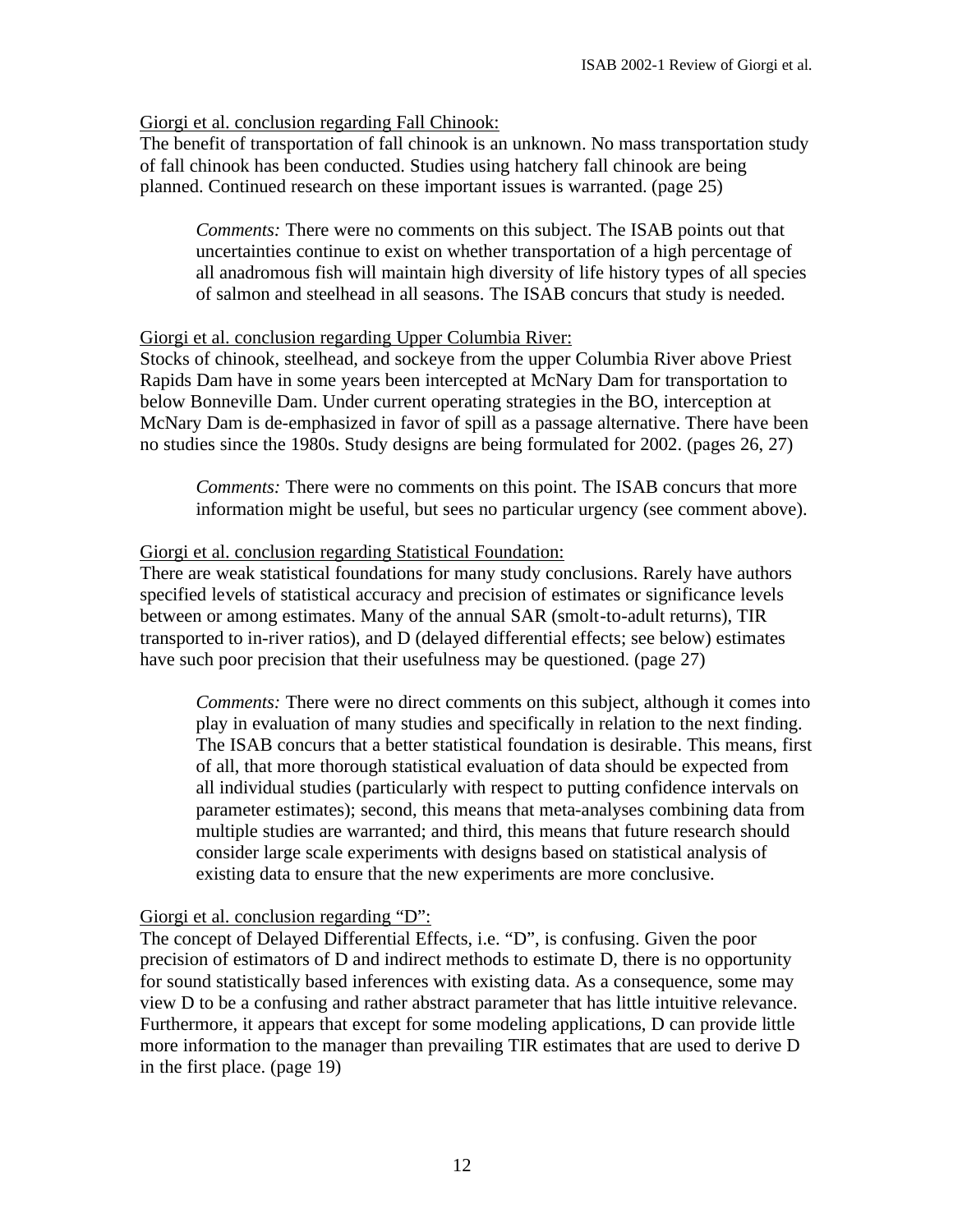*Comments:* WDFW agrees that studies are needed to elucidate the variety of parameters included in the parameter D (See below). Save Our Salmon feels that Giorgi et al. downplayed the importance of D and refers to a paper by Bouwes et al. (2002) in which the authors are said to find that mortality of smolts after release from the barges is nearly twice as high as in-river migrants. Giorgi et al. acknowledged that finding, but concluded that even with this loss, the adult return rate of transported smolts is higher than in-river migrants. The Joint Technical Staff Memorandum pointed out that Giorgi et al. did not discuss the issue of possible "extra mortality" of in-river migrants due to the hydroelectric system, although NMFS BO RPA actions were developed to address the issue. The ISAB has commented on this issue previously and concurs that the concepts are confusing and not always helpful.

Both D and "extra mortality" are terms specific to a particular set of models that were analyzed by the PATH project. During the course of PATH, both D and "extra mortality" were estimated in indirect ways, for lack of direct data. Since then, the debate persists, because adequate data have never been collected. In the time since the PATH era, more data have accumulated, there have been improvements in the bypass facility at Bonneville, the PIT tag reading facility at John Day has become operational, and there is some PIT tag collection below Bonneville, but we still do not have adequate sample sizes for estimation of inriver survival rates to below Bonneville.

The debate has perhaps been exacerbated because of drift in what various parties mean when they refer to D or "extra mortality." These hypothetical differential rates, D and extra mortality, are used by proponents of both sides of the argument over the efficacy of transportation, depending upon their belief systems. There is, indeed, evidence in the literature for latent or delayed mortality of fish from nonlethal stresses (at the time of exposure) that might be occurring in the Columbia River, and that might differ between transported and inriver groups. But these latent and delayed mortality measurements are not measurements of differential mortality between transported and in-river fish, as measured in the rates of adult returns to the river. The factors D and extra mortality were proposed only for the comparative survival of returning adults. The factors D and "extra mortality" as used in PATH were largely placeholders for mortality components, or mortality relationships, that *could* be real and *could* be important, if we could define them unambiguously and collect the proper data to estimate them with sufficient resolution.

Giorgi et al. correctly quote from the literature that D can be computed directly from the T/I ratios and independent estimates of inriver survival to below Bonneville Dam. While the controversy over D probably is not that important in the grand scheme of things, there are still legitimate questions about survival of inriver fish in the John Day pool, survival at the newly enhanced Bonneville structures, and, futhermore, growing interest in survival rates in the estuary of both transported and inriver fish that might be well-served by an ambitious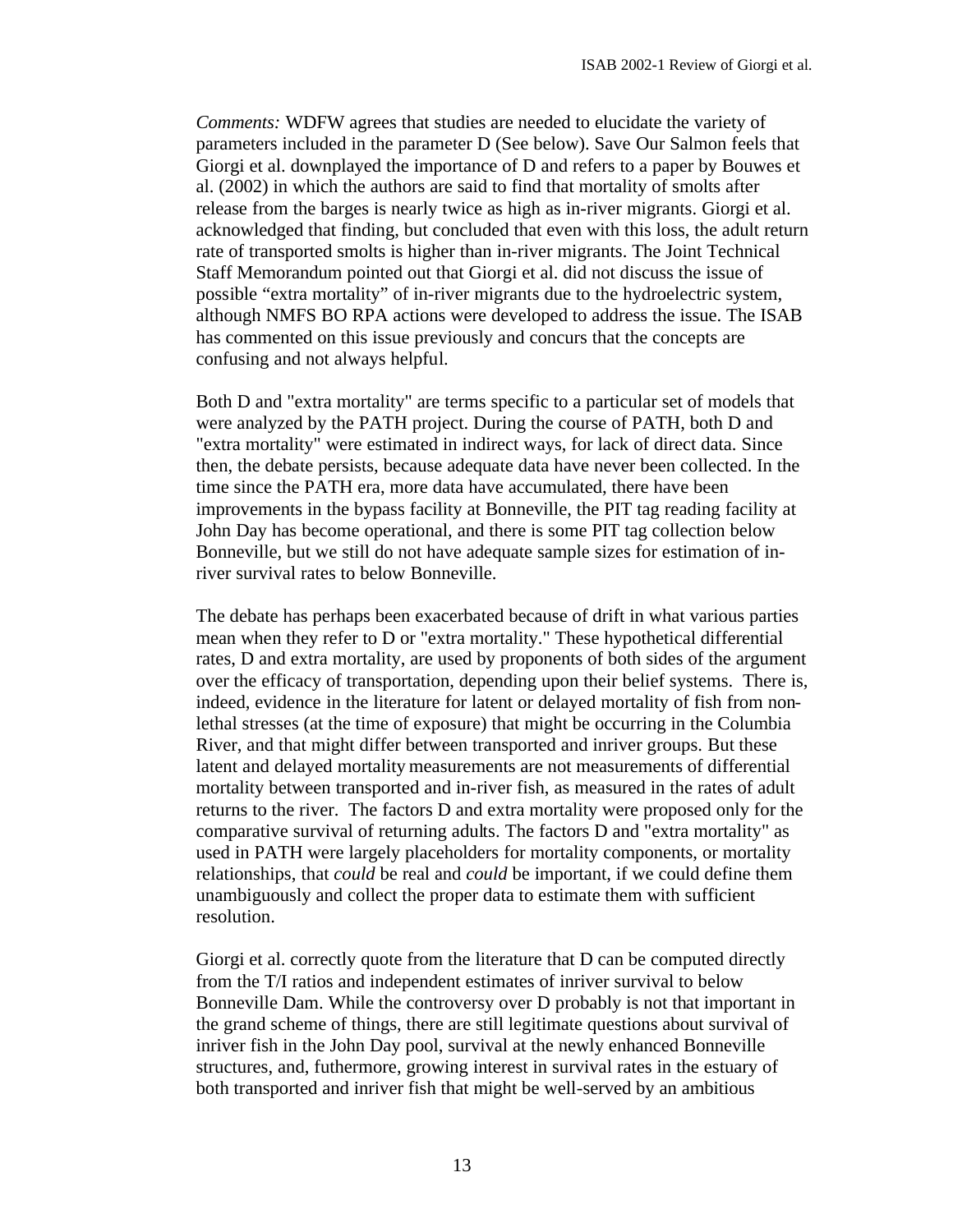survival study design with a focus that begins well above Bonneville and reaches the ocean plume.

 The ISAB concludes that issues associated with "D" and "extra mortality" are not likely to be resolved until studies are undertaken specifically to detect and measure them.

# Giorgi et al. conclusion regarding Homing:

Homing of adult salmon is likely to be affected by transportation. There have been studies, limited in scope, that indicate transportation can impair homing particularly for steelhead, sockeye, and fall chinook. A more systematic and comprehensive evaluation of the effects of the mass transportation strategy on homing ability is warranted. One study is being planned. Impaired homing would show itself as a lower return rate of transported fish than expected, which might pose no problem for the transported stock, but some investigators raise the prospect of possible effects on the stock in the recipient stream(s). (pages 23, 25)

*Comments:* There is general agreement on this point. We concur.

# Giorgi et al. conclusion regarding Stress of Transportation:

Stress effects on transported fish are poorly identified. It is difficult to determine, on the basis of available information, whether stress associated with the collection and transportation of juvenile salmon contributes to mortality. Another way of saying it is that there has been no demonstration of an effect on survival. (pages 21, 22)

*Comments:* The NMFS commented that not all bypass facilities are created equal and that some collection facilities may be contributing to juvenile fish mortality. We concur. There were no other comments on this point. However, the ISAB reiterates a point made in many of its and its predecessor groups' previous reviews of transportation, which is the importance of life-history diversity in evaluating the efficacy of transportation. Every aspect of transportation, including susceptibility of collection, direct mortality, overall stress during collection and transport, and long-term survival may differ among species and life stages. Transportation may be exerting a selective effect among existing stocks that is not desirable for long-term sustainability. We concur with Giorgi et al. that this topic is poorly identified. In years with normal or high flows and better than average inriver survival, it may be better for the fish community to minimize transportation. We reiterate that failure to demonstrate an effect does not prove that there is no effect, most especially if the available data are weak and the available studies have indifferent designs.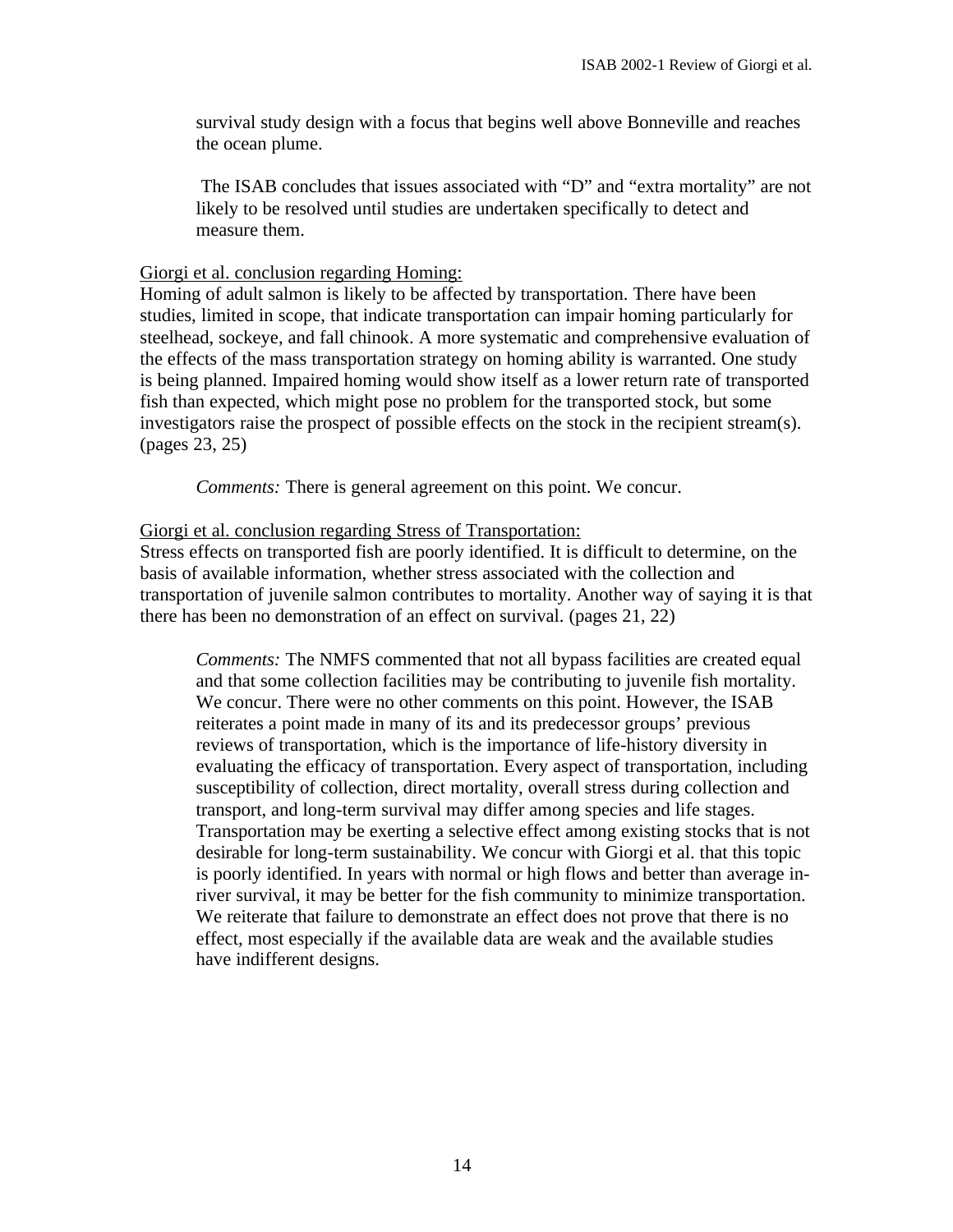# Giorgi et al. conclusion regarding Direct Mortality:

Direct mortality in the barges or trucks seems slight. There are no rigorous estimates of this source of mortality. Observers have seen few dead fish upon release. Exceptions are a couple of occasions when barges full of fish sank in the river.

*Comments:* There were no comments on this point other than the NMFS comment noted above. See ISAB comment above.

# **II. Spill**

#### Giorgi et al. conclusion regarding Overall Synthesis:

Routing smolts through spillways is generally considered to be the safest passage strategy at Columbia River and Snake River dams. (pages 36-53)

*Comments:* There was general agreement on this point, although NMFS pointed out that we do not fully understand the mechanisms associated with survival benefits of spill. We concur on both counts. We add that an additional benefit of spill, not mentioned in the Giorgi et al. report or in comments, is that spill accelerates passage "through the concrete." Passage via spill is more rapid than passage through the powerhouse with its delays in the forebay and bypass system. Fish appear to be reluctant to enter turbine intakes, especially in the day, yet move rapidly in spilled water. Over the course of passing several dams, the timesavings could be substantial.

Giorgi et al. conclusion regarding Project Spillway Passage Efficiency: Spillway passage efficiency varies among fish stocks, varies between day and night, varies with the percentage of river flow passing in spill, varies depending upon the method of measurement, and is project specific. Selecting an appropriate value to be used in predictions required to implement spill as a strategy will involve intense inspection and evaluation. (page 34)

*Comments:* There was no dispute on this point. It confirms findings of Whitney et al. (1997) in Council Document 97-15. The NMFS comment clarified definitions, although the intent of the Giorgi et al. conclusion seems clear. The ISAB concurs.

#### Giorgi et al. conclusion regarding Survival in Spill at the Dam:

Numerous studies have shown that survival of juvenile salmonids passed through spillbays or sluiceways is higher than juveniles passed through the turbine intake bypass systems or turbines at particular dams. Flow deflectors that are in place at some dams to reduce total dissolved gas in solution may reduce survival by 1-3%, depending on the dam and species, but survival still exceeds that in turbine passage. (pages 36-38)

*Comments:* NMFS commented that many of the conclusions were drawn from summary data without reference to error bounds, which could alter results. Also there is a need to balance the additional mortalities from flow deflectors with the survival benefits from lowered total dissolved gas. There were no other comments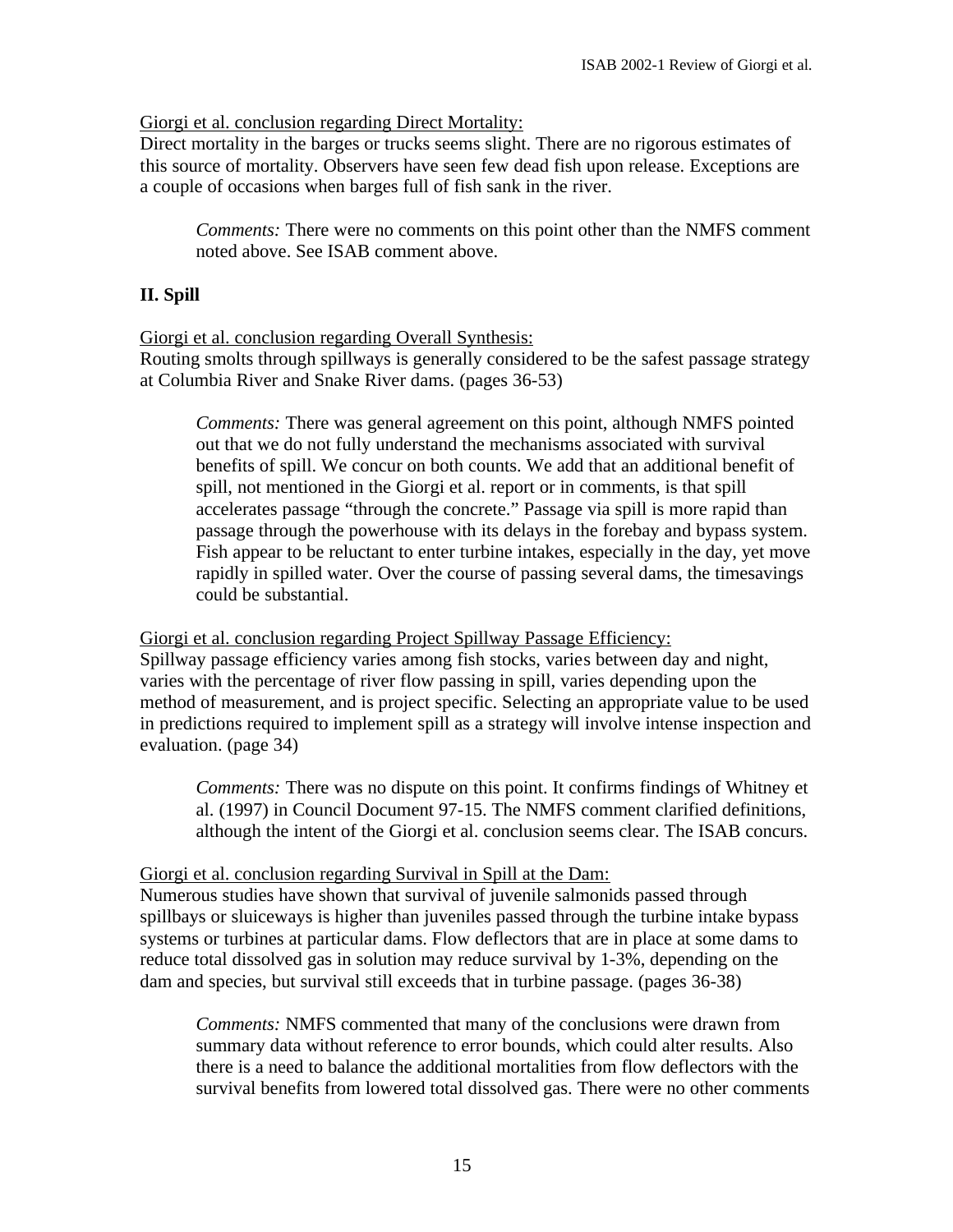on these particular points. The ISAB concurs with the need for error bounds and with the need for assessment of overall survival effects, yet also agrees with the general conclusion of Giorgi et al.

Giorgi et al. conclusion regarding Survival Affected by Spill Volume at the Dam: Collectively, there is some indication that smolt survival varies with discharge at some dams and in some cases, and that passage benefits may be associated with maintaining spill at moderate, rather than highest, levels. At The Dalles Dam, survival of juvenile salmonids in spill declined steadily, by an estimated 7%, as spill fractions rose from 30% to 64%, relative to the total volume of river flow. There is a strong indication that survival in spillway passage could be maximized by selecting the most benign level of spill. (pages 39, 53)

*Comments:* The results of the study at The Dalles Dam are a subject of dispute. Save Our Salmon comments that it is probably inappropriate to extend the results at The Dalles to other projects, because, the same phenomenon was not observed at Wanapum, Rock Island, and Little Goose dams, judging by the figures shown in Giorgi et al. They also raise a point about possible flaws in the study at The Dalles. WDFW also observes that this might be a site-specific phenomenon. The Joint Technical Staff Memorandum also raised a point relating to technical and analytical flaws in the study at The Dalles. We agree that it is inappropriate to extend the results of spill studies from one project to others without site-specific verification. The ISAB specifically made this point in its review of spill studies at The Dalles (ISAB 2000-1). However, the ISAB concurs with the point made by Giorgi et al. that the most benign spill level for a site needs to be determined, rather than assuming that more spill is always better.

# Giorgi et al. conclusion regarding Survival Estimated Over Several Dams, Empirical Studies

There have been few studies that attempted to develop estimates of systemwide smolt survival attributable to spill. There are conflicting results. The Muir et al. studies (cited in Giorgi et al.) suggest that survival was highest in years when spill levels were highest. On the other hand, Zabel et al. (2001) pointed out that in the time-series they examined, the improved survival associated with a period of spill was time related, and occurred at a similar time in past years, regardless of spill. NMFS concluded that the results of this analysis were inconclusive. Giorgi et al. conclude that it is not possible to isolate spill as a discrete treatment in this kind of analysis, because too many variables affect survival. (pages 11, 12)

*Comments:* There is agreement on this issue in the Joint Technical Staff Memorandum. The Memorandum indicates that Giorgi et al. should have referenced the comments by the region's fishery agencies and tribes on the severe limitations of this particular application, and provides a website where those comments are available. Save Our Salmon states that care should be taken not to conclude from the NMFS studies that spill was not effective in improving survival. The ISAB concurs there has been difficulty in isolating spill effects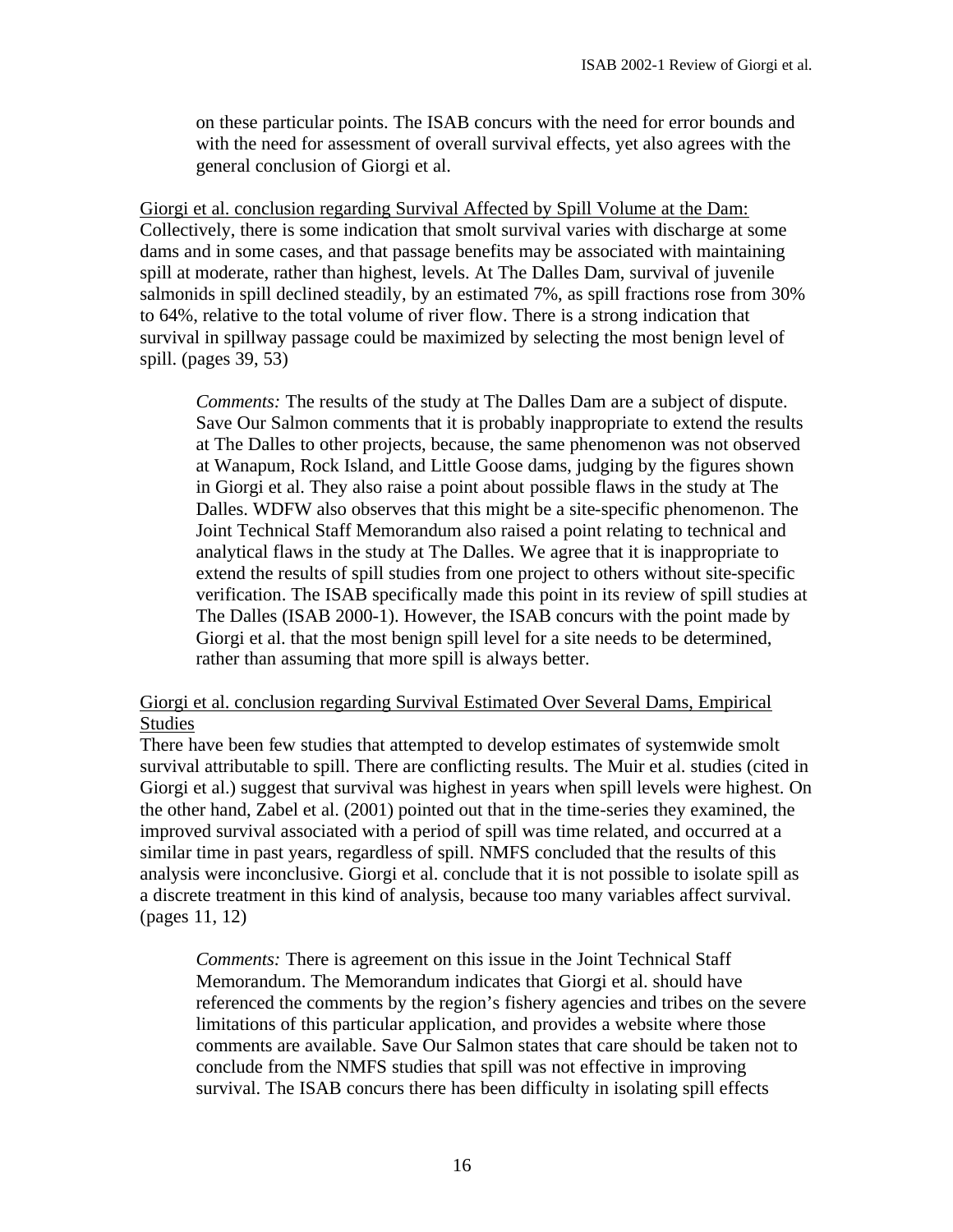beyond an individual project and suggests that additional research should focus on identifying reasons why it has not been possible in some cases to measure systemwide improvements in survival attributable to spill, even though benefits at individual projects have been demonstrated. Faster passage through the concrete, noted in the general spill conclusion above, needs to be factored into an overall analysis.

# Giorgi et al. conclusion regarding Survival Estimated Over Several Dams, Model Analyses:

Giorgi et al. suggest employment of mathematical models, namely computer based models such as CRiSP or SIMPAS to estimate or predict the total mortality experienced by smolts in passing either a series of projects or a single dam. They attempt to identify key issues applying to the use of passage models in spill analysis. They identify a primary concern as being the criteria adopted for selecting the best estimate from a pool of estimates of spill efficiency and survival in spill, among other inputs that will be employed in the model analysis. "There will surely be factions that take exception to the resultant set of estimates." It seems more appropriate for a diverse technical group to develop and apply criteria that would be used for assembling the most representative set of inputs that could be applied as a standard. It is not clear that NMFS employment of the SIMPAS model to evaluate changes in expected smolt survival under four spill scenarios accurately depicted spill related survival, particularly under the extreme low flow conditions experienced in 2001. The only analysis they found that attempts to assess the change in survival for the smolt population subjected to different spill scenarios is the 2001 model analysis conducted by NPPC staff. It may not be totally satisfactory because the SIMPAS model used in the analysis probably needs updating. A number of improved estimates have become available since SIMPAS was constructed. Giorgi et al. doubt that it would be practical to attempt to design manipulative experiments that could isolate spill effects in the complex Columbia River system. (pages 47, 48, 55)

*Comments:* There is general agreement with the Giorgi et al. finding. Save Our Salmon agrees with Giorgi et al. in their reluctance to endorse the manner in which the NPPC applied the SIMPAS model to endorse maximized transportation and reduced spill as a passage strategy in 2001. ODFW comment that Giorgi et al. should have observed that the weight of evidence, including model analyses by the Fish Passage Center and NMFS, indicates that spill is beneficial on a population level. The Joint Technical Staff Memorandum states that there are severe limitations in the modeling approach.

The ISAB finds that the SIMPAS model is being used in the region for several kinds of applications, some of which are inappropriate or questionable. This model can be an important and useful tool but it should be the subject of an update and verification, as suggested by Giorgi et al. In particular, input values for the SIMPAS model are most often ad hoc guesses and suffer from a lack of real measured data. It is important to build regular updates of the necessary parameter values into an ongoing long term monitoring and evaluation plan. As above, the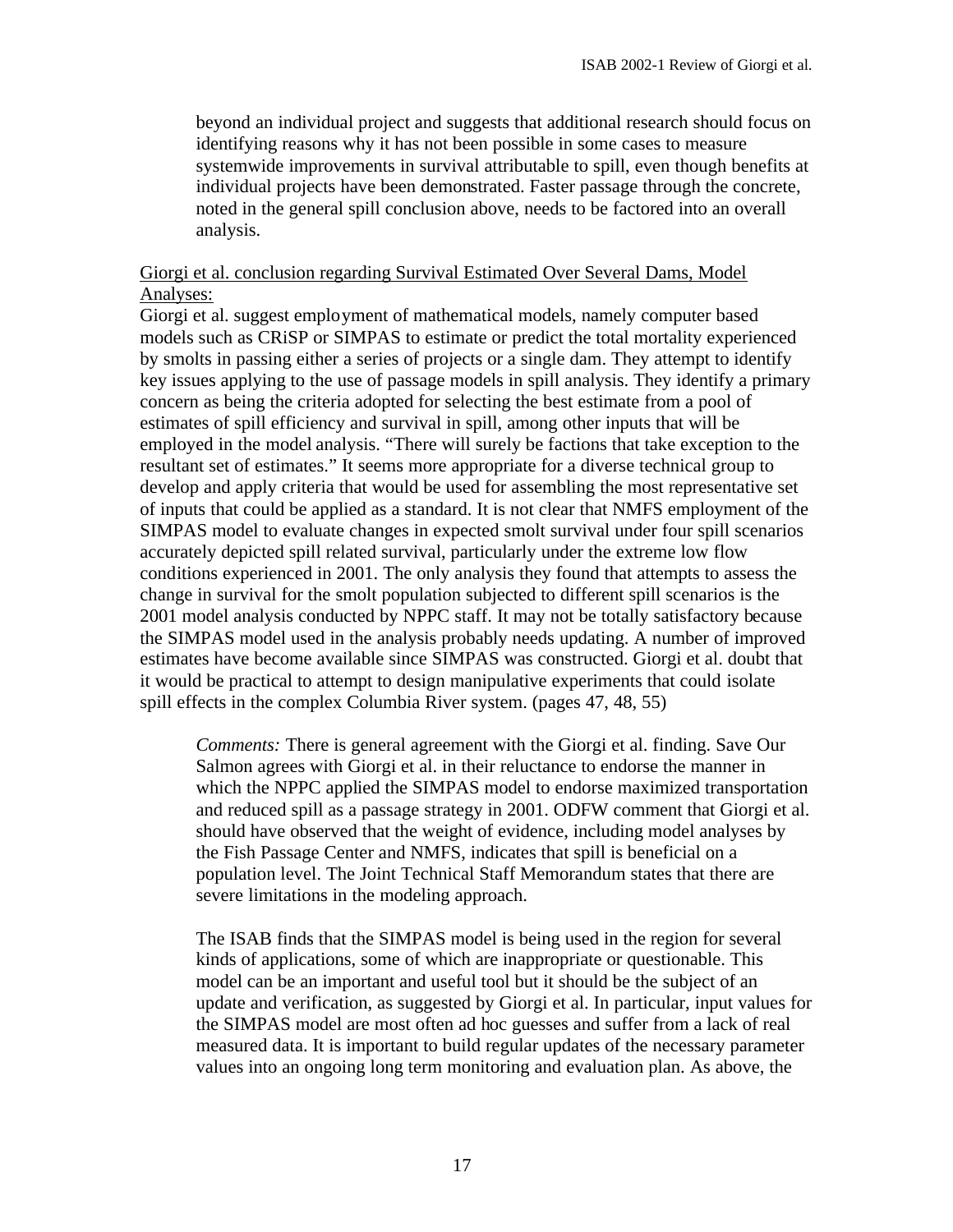effects of speed in passing smolts through the concrete when water is spilled should be factored into modeling.

In general, the ISAB warns against using models in attempts to "compensate" for the absence of critical data. This strategy cannot work satisfactorily for the long term. Without important data, analyses often deteriorate into unproductive conflicts between the backers of competing models that differ because of different assumptions. One proper use of models, when data are inadequate, is to identify which data would be most important to resolving the question, and to determine what would be the most efficient design for obtaining those data.

# Giorgi et al. conclusion regarding Adult Passage Impacts:

Observations in the field have suggested that spilling water can alter migratory patterns of adult salmon and steelhead, leading to protracted migration times. The relationship between fallback and spill discharge appears to be dependent upon the year and particular dam. Giorgi et al. conclude that there is some evidence that high spill levels may exacerbate delay and fallback, but were unable to find a study that specifically and explicitly evaluates the effects of the spill program on adult passage.

*Comments:* There were no comments on this issue. The ISAB concurs.

#### Giorgi et al. conclusions regarding Uncertainties and Potential Sources of Dispute on Spill:

(1) In spill modeling exercises, values for model parameters should be periodically updated for each dam and species (stock). With notable exceptions, the data are not being systematically compiled and synthesized on a regular basis.

(2) Modeling may be the only practical means to evaluate the probable relative effectiveness of various river-wide spill scenarios. Decisions on which parameter values should be entered into the models require a consensus approach by knowledgeable technical personnel.

(3) Results from empirical evaluations of river-wide spill effects are not conclusive because spill effects are not clearly isolated from other effects. Giorgi et al. do not believe that it is practical to conduct well-designed manipulative (controlled) experiments that could isolate spill effects as a causative factor, due to the complex nature of the river system and its operations.

(4) Effects of spill on adult passage and survival to spawning should be established as a long-term monitoring program.

*Comments:* WDFW commented that a very useful part of the Giorgi et al. document was the identification of critical uncertainties in the effectiveness of transportation, spill, and flow augmentation on increasing survival of juvenile anadromous salmonids during their outmigration. Save Our Salmon provided a cautionary note to the effect that many of the research needs identified relate to management actions that produce rather small impacts.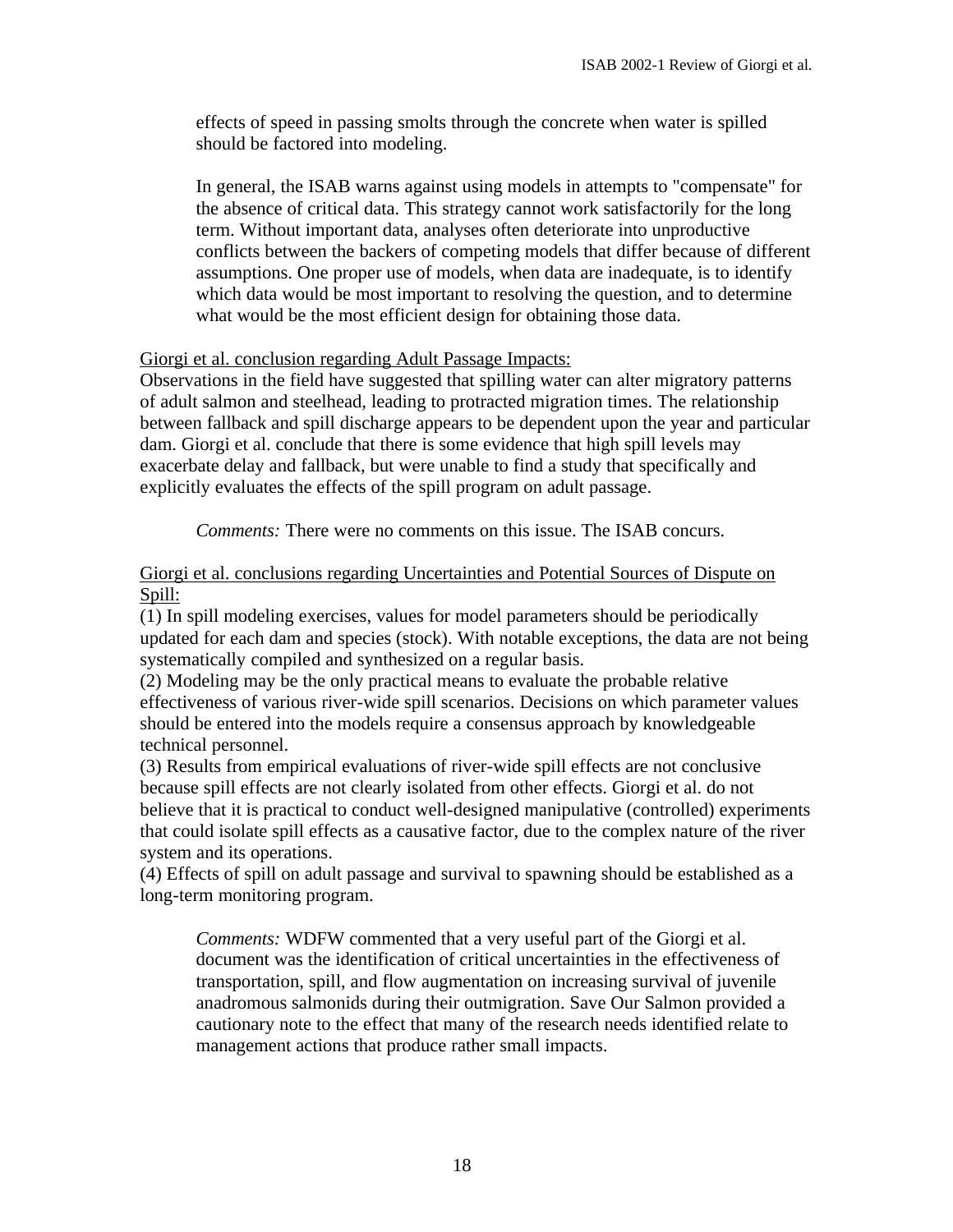The ISAB agrees with item 1, that parameters need to be updated regularly, both to account for possible changes in the system, and to capitalize on the growing mass of data. The ISAB disagrees emphatically with the implication in item 2 that modeling is a solution for the problem of inadequate data (see earlier comment on use of models). The ISAB observes that, with respect to item 3, it should be clarified that Giorgi et al. are apparently referring to a systemwide experiment to measure effects of spill on survival. We share their pessimism about persuading the power system operators to make an investment in dramatically manipulating the entire system. On the other hand, there have been a number of examples of manipulations at individual projects that were experiments designed to develop spill effectiveness relationships. Current approaches to studying this question depend upon natural or programmatic interannual variability in systemwide spill and an after-the-fact analysis, which leaves open a question about interannual variation in survival that might be independent of spill.

We recommend more attention to deliberate experimentation on individual projects, perhaps one at a time, and perhaps rotating among projects, so as to obtain defensible estimates eventually for every project. We also recommend capitalizing on interannual changes in available water to provide systemwide variation (by having contingency plans in an experimental design to respond to water budget events as they occur). The design for monitoring the experiment at any given dam obviously must provide for following the fish for long enough to account for any delayed effects, to ensure that when the parameters are put into an eventual comprehensive model, the whole really will be represented by the sum of its parts. With respect to item 4, we have our doubts about the ability of passive monitoring to resolve the question, and for that reason we recommend experimentation in conjunction with monitoring.

#### Giorgi et al. conclusion regarding Total Dissolved Gas:

The biological monitoring program has demonstrated that compliance with the TDG limits outlined in the 1995 BO typically results in less than 1% of the juvenile migrants that are sampled exhibiting signs of gas bubble trauma. In contrast, conditions producing involuntary spill (i.e. when river flow exceeds powerhouse capacity) have resulted in TDG levels of 130 to 140 percent for a number of consecutive days, resulting in 3.2 to 3.3 percent of the migrants exhibiting signs of gas bubble trauma. (page 49)

*Comments:* There were no comments on this issue. The ISAB concurs.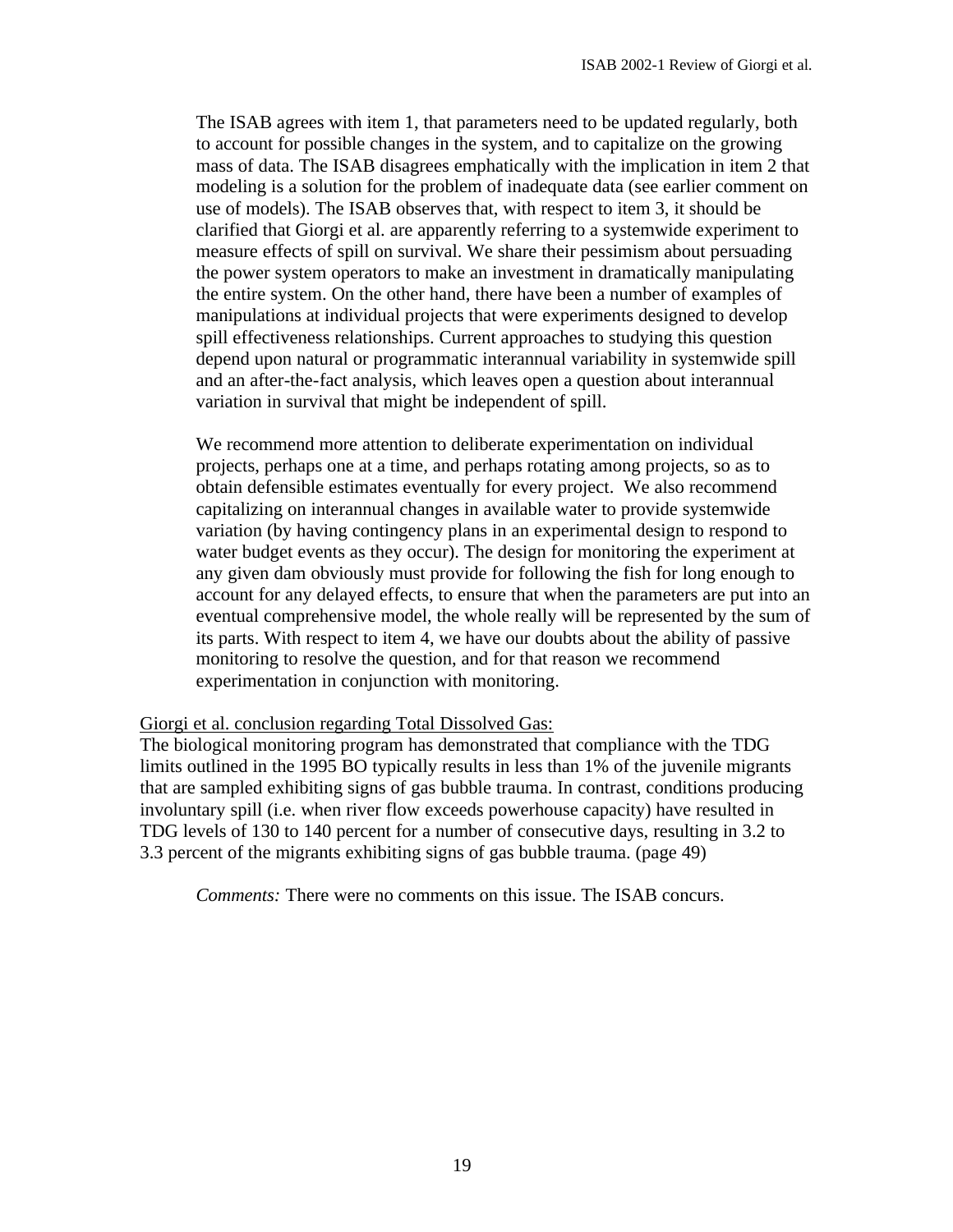#### **III. Flow Augmentation**

#### Introduction

There are many issues in dispute regarding the relationships between river flow and salmon survival, and regarding the efficacy of augmenting flows to aid salmon survival. The existing literature, summarized by Giorgi et al., only begins to explore the complicated interactions of the amount of water in the river and a multitude of other cooccurring factors that may affect salmon survival. These factors are environmental (e.g., temperature, turbidity, overbank inundation) and operational (e.g., rapid changes in flow at low river volumes as a result of load following). The technical disputes arise mostly because of a lack of information and differing assumptions about unstudied hypotheses, not because of deficiencies in the Giorgi et al. summary. The technical disputes continue to cascade into policy disputes.

#### Giorgi et al. Premises for the Flow-Augmentation Strategy

Giorgi et al. identify two premises that form the foundation of the flow augmentation strategy: 1) that increases in water velocity (flow) should lead to increases in migration speed, which in turn should lead to increases in survival of migrating juvenile salmonids. and 2) that lowering water temperature (summer) leads to improved migratory conditions for juvenile and adult salmonids, leading to increased survival. (page 60)

*Comments:* The ISAB finds these premises too narrow, as did the NMFS in its comments. The ISAB does not concur that the question of flow-survival relationships and flow augmentation can be reduced to these two premises. As noted above, there are many untested hypotheses for benefits of higher flows (and flow augmentation). Some of these untested hypotheses were referred to in the comments (e.g., NMFS's suggestions of improved conditions in the estuary, larger Columbia River plume, increased turbidity to reduce predation). The ISAB recognizes others discussed by the ISG in Return to the River 2000 (ISG 2000). The potentially detrimental effects of load following at lower river flows has been discussed by the ISAB previously in relation to the Hanford Reach and Priest Rapids Dam (redd and juvenile stranding). A fuller exploration of premises is needed, which goes beyond the scope and time frame of the ISAB's review of the Giorgi et al. report.

Giorgi et al. conclusions regarding Speed of Outmigration of Juvenile Salmonids: a) Impoundment of the Snake and Columbia rivers has slowed the migration speed of yearling chinook and steelhead smolts. (page 62)

b) Average river flow explains most of the variability in travel time of sockeye and steelhead smolts as well as sub-yearling chinook migrating through John Day Pool. In the Snake River both flow and level of smolt development are factors that interact to explain the migration speed of yearling chinook smolts. Travel time is more rapid for yearling chinook in advanced stages of smoltification in both the Snake and upper Columbia rivers. However, no effect of flow was found for travel times of yearling chinook emigrating from the upper Columbia River from Rock Island Dam to McNary Dam. (pages 63, 65)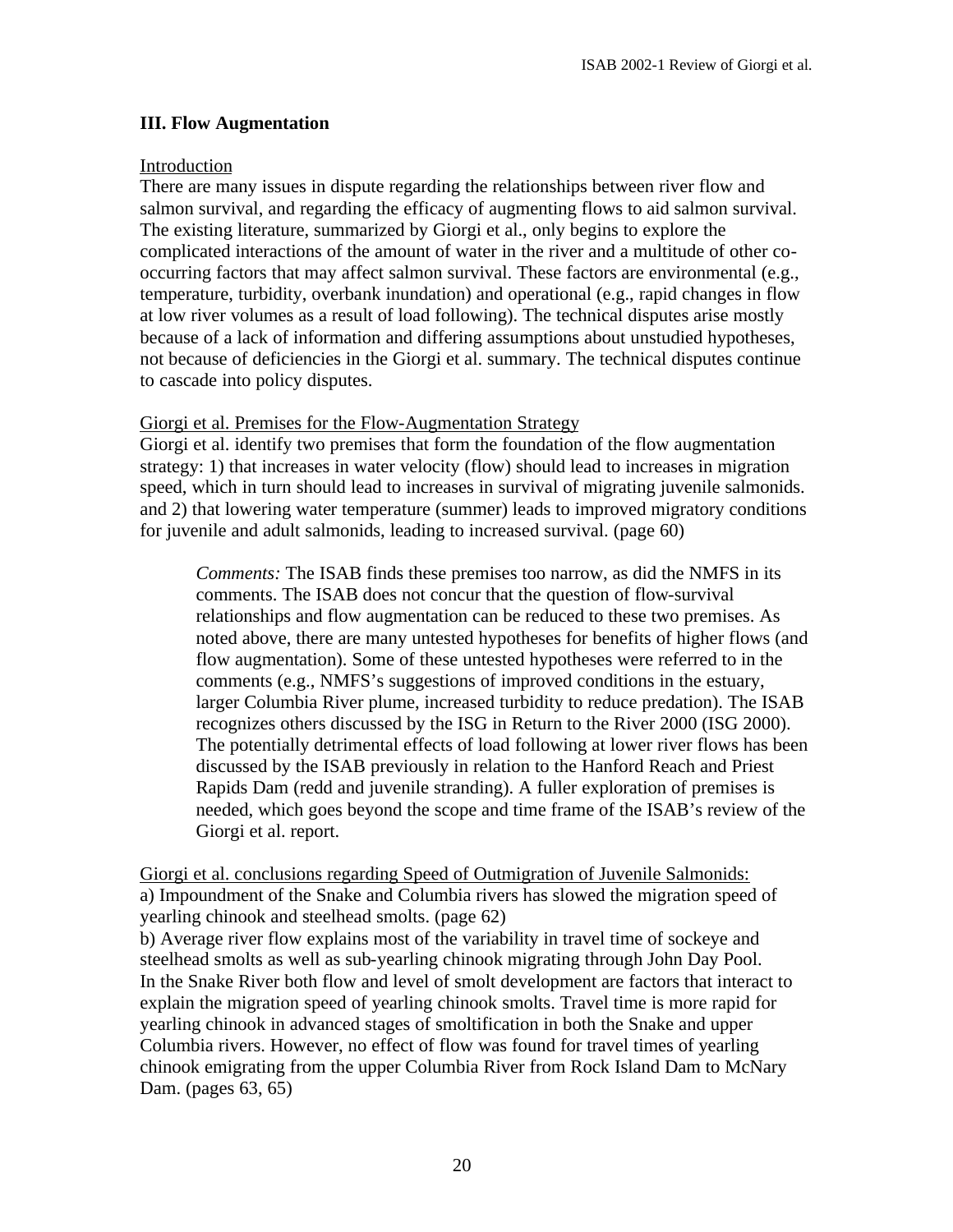c) The most dramatic responses to a given increment of flow occur at low flows, i.e. increases of flow of 10 kcfs have the largest effect at river flows from 40 to 50 kcfs (reduction in travel time of 5.0 days to 4.2 days) whereas increases of flow from 100 kcfs to 110 kcfs reduce average travel time by only 1/10 of a day. (page 63) d) In the Snake River, migration speed of fall chinook has been related to flow, temperature, turbidity, and fish size. However, all of these factors are time related, flow decreases, temperature increases, and turbidity decreases, as fish size increases, making it difficult to demonstrate effects of a particular variable with the existing data. (page 64) e) In the upper Columbia River, from Rock Island Dam to McNary Dam, size of fall chinook is the best predictor of migration speed. (page 64)

Uncertainties and Possible Sources of Dispute over Travel Times: Until NMFS and the Fish Passage Center provide comprehensive analyses covering the years from 1993 through 2001 (subsequent to Berggren and Filardo 1993), the region must rely upon previous investigations to characterize behavioral responses of juvenile salmonids to volume of flow. (page 65)

*Comments:* The above findings and conclusions do not appear to be in dispute. The Joint Technical Staff Memorandum noted that Giorgi et al. had not referred to a recent study by Connor et al. 2001, which reports that flow can be used to predict travel time for juvenile fall chinook in the Snake River. The ISAB concurs with the findings of Giorgi et al. and also regrets that the authors did not include the recent work by Connor et al. However, even with use of these most recent results the facts available are insufficient to resolve disputes over their application to management decisions on flow, which relate to survival not migration speed. The discussion on survival follows.

Giorgi et al. conclusions regarding Effects of Flow on Survival of Juvenile Salmonids: Translating river flow or smolt migration rate into smolt survival is the critical issue underpinning the rationale for providing flow augmentation. The foundation for this strategy extends back to a 1981 study by Sims and Ossiander who described a positive relationship between average volume of river flow and average survival of yearling chinook and steelhead during the period of outmigration over the years 1973 to 1979. As noted in the general comments in the main text, Giorgi et al. chose to use mostly recent studies, as better representing the current conditions. (page 65)

Comments: Although others criticized this approach, the ISAB concurs.

#### Giorgi et al. conclusions regarding Survival of Yearling Chinook

The NMFS White Paper on smolt survival and flow summarizes two decades of yearling chinook survival studies and flow indices. The authors failed to find a relationship between flow indices and survival for yearling chinook. Similarly, Giorgi et al. report that Zabel et al. 2001 failed to find a flow/survival relationship. In NMFS' White Paper (NMFS 2000) no relationship was found from PIT tag recovery data in the Snake River. Although they found a relationship of flow and migration rate, there was none between migration rate and survival. (page 67)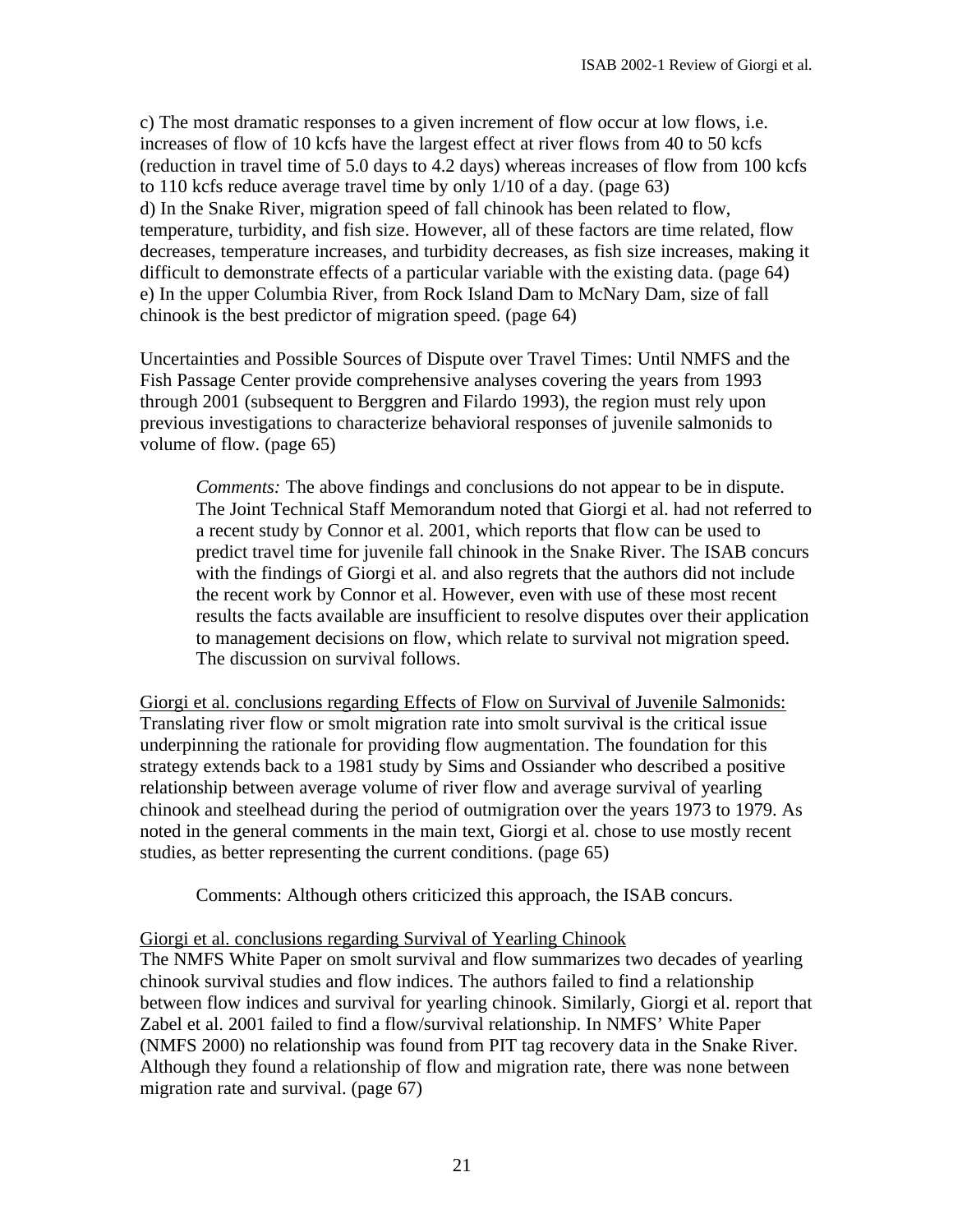*Comments.* Comments from Save Our Salmon, and the Joint Technical Staff were critical of the White Paper and Zabel et al.'s analysis, primarily because those analyses depended upon a per project estimate of survival rather than a per mile analysis, or analysis over a longer reach (Oregon comments) which they feel is more appropriate, and leads to a conclusion that, taking spill into account, survival was flow dependent. The ISAB agrees with the comment that there is a distance effect that must be taken into account, and that per project results are likely insufficient. More analysis is needed.

#### Giorgi et al. conclusions regarding Survival of Steelhead

In contrast to the results with yearling chinook, the report of Zabel et al. 2001 found a sharp decrease in survival of steelhead during the low flow year 2001, relative to other years during this decade. Giorgi et al. feel that this result was brought about by two factors, the strong effect of low flow that is known to increase travel time of steelhead, and the warm temperatures that occurred early in the steelhead migration. (page 69)

*Comments.* The comments focused on the data in the Zabel et al. report, which support the premise of a flow/survival relationship for steelhead. The ISAB has not conducted any independent analysis of the recent data, but generally concurs with the findings of Giorgi et al. and the commentors.

Giorgi et al. conclusions regarding Survival of Snake River Fall Chinook Salmon Three factors were found by NMFS to be significantly related to survival of outmigrating fall chinook salmon from the Lyons Ferry Hatchery. They were temperature, flow, and turbidity in that order of significance. The predictor variables were highly correlated, confounding the ability to identify the causative agents. Size of fish at time of release from the hatchery was also found to be strongly correlated with survival. Giorgi et al. refer to Connor et al. 1998 who, in a study of subyearling chinook from the Snake River above Lower Granite Dam, found that, over the period of years 1992-1995 annual detection rates of the fish at Lower Granite Dam were highest in the two years of average high flow, and lowest in two years of average low flow. (page 70)

*Comments.* Save Our Salmon commented that Giorgi et al. placed too much emphasis on the interrelationships of variables and that these should not be used as evidence that flow is not a strong factor affecting the observed survival rates. The Joint Technical Staff Memorandum and NMFS referred to Connor et al. 2001, a paper not referenced by Giorgi et al. in which the authors report that summer flow augmentation increased migration speed and survival of juvenile fall chinook salmon in the Snake River. The ISAB concurs with the Giorgi et al. report that the variables are interrelated and flow, by itself, cannot be separated out as the causative factor for survival. Inclusion by Giorgi et al. of the work of Connor et al. 2001 might have helped clarify the problem. Because flow seems to be the basis for differences in some of the other factors, the SOS comments are important. Although researchers have been reluctant to promote the use of simple statistical (regression) models to predict survival of fall Chinook as a function of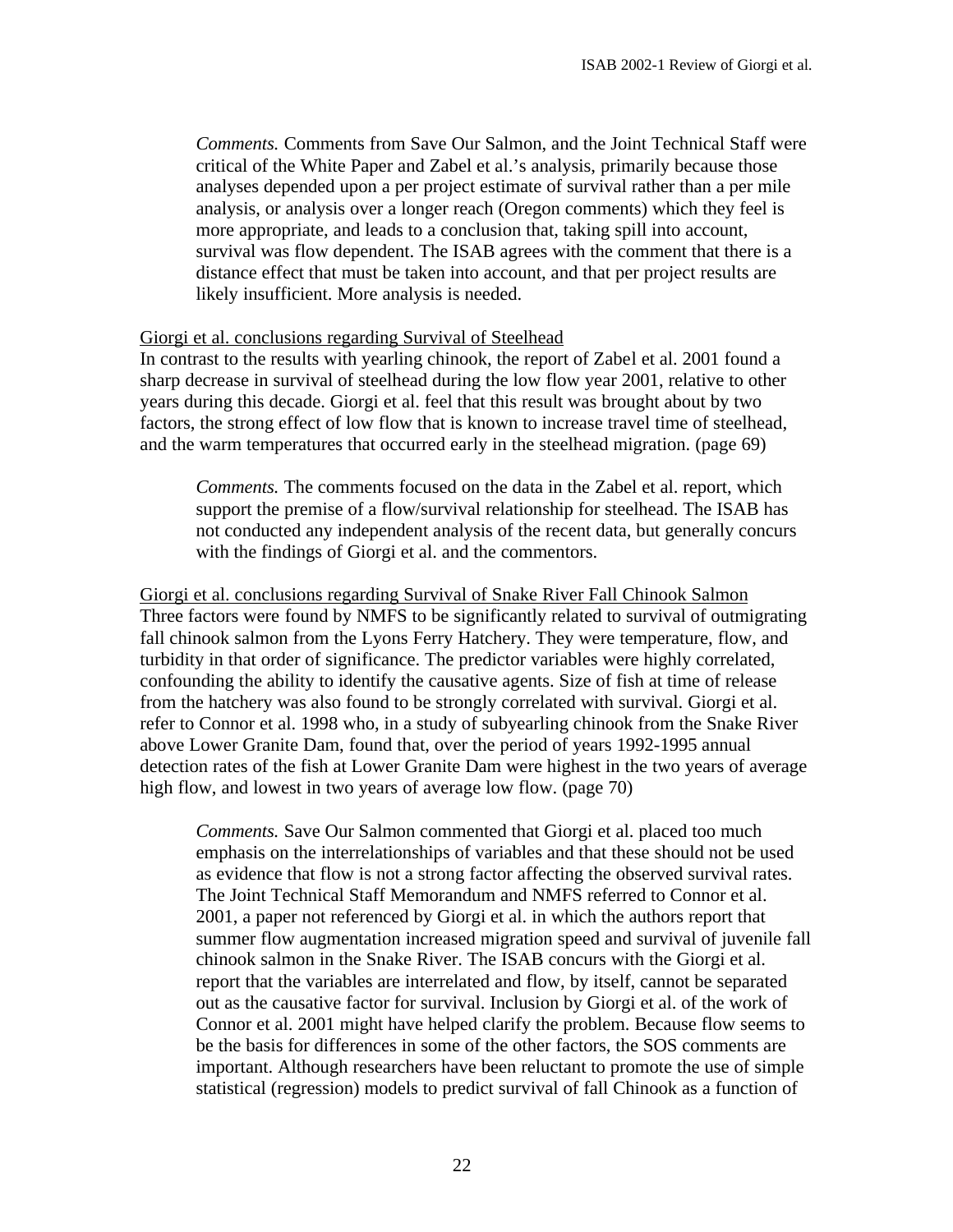flow, the ISAB judges that such predictions are possible and defensible. We note that with more or less the same precision and accuracy, it is also possible to predict survival as a function of water temperature or other factors that are correlated with flow. However, more work is needed to refine our understanding of these (and likely many other) factors to provide persuasive scientific justification for flow augmentation.

Giorgi et al. conclusions regarding General Flow Augmentation Evaluations Surprisingly few, if any, comprehensive evaluations of flow augmentation have been published, which address all or even most of the significant issues. The annual reports of the Fish Passage Center are deficient in that they fail to estimate the extent to which flow augmentation increased water velocity or decreased water temperature as compared to base condition, nor do they predict the magnitude of fish response in terms of smolt migration speed or survival, as attributable to that incremental change in flow and temperature. The NMFS BO is deficient in this regard, as well. The BO specifies volumes (MAF) for flow augmentation, and prescribes seasonal flow (KCFS) targets, but provides no quantitative analysis describing changes in water velocity, smolt speed or survival benefits that are to be expected as a result of flow augmentation. (Pages 72-73)

Giorgi and Schlecte conducted an evaluation for the years 1991-1995, Snake River flow augmentation volume ranged from an annual low of 1.35 to 2.56 MAF. These volumes were insufficient to sustain the flow targets established by NMFS for the duration of the smolt migration period. Flow augmentation did increase water velocity through Lower Granite Pool an average of 3-13%. During the summer, the increase was more pronounced, with an increase of 5-38% change in water velocity attributable to the addition of flow augmentation water. Corresponding decreases in travel time ranged from 5-16% over the five years included in the study. Dreher (1998) concluded that the volumes of water earmarked for flow augmentation in the Snake River 1) provide only small incremental increases in average water velocity through the hydroelectric system, and 2) are insufficient to meet flow targets in all years. The study was limited in scope. (pages 74-75)

*Comments.* There were more comments on the subject of flow augmentation than either of the other mainstem strategies. The Idaho Water Users Association noted that the variation in discharge between good and poor water years in the upper Snake River is more than all of the storage in the upper Snake River Basin. They feel that between year survival/flow analysis cannot be used to evaluate flow augmentation effects, due to changes from year to year in other factors affecting survival.

Montana Fish, Wildlife and Parks commented that flow augmentation from large storage reservoirs in Canada and Montana is designed to assist juvenile fish in the Columbia River below McNary Dam. They state that research has not validated the predicted benefits to anadromous fish from McNary Dam downstream. Research has focused on the Snake River. They state that the actual change in water velocity expected in the lower Columbia River as a result of augmentation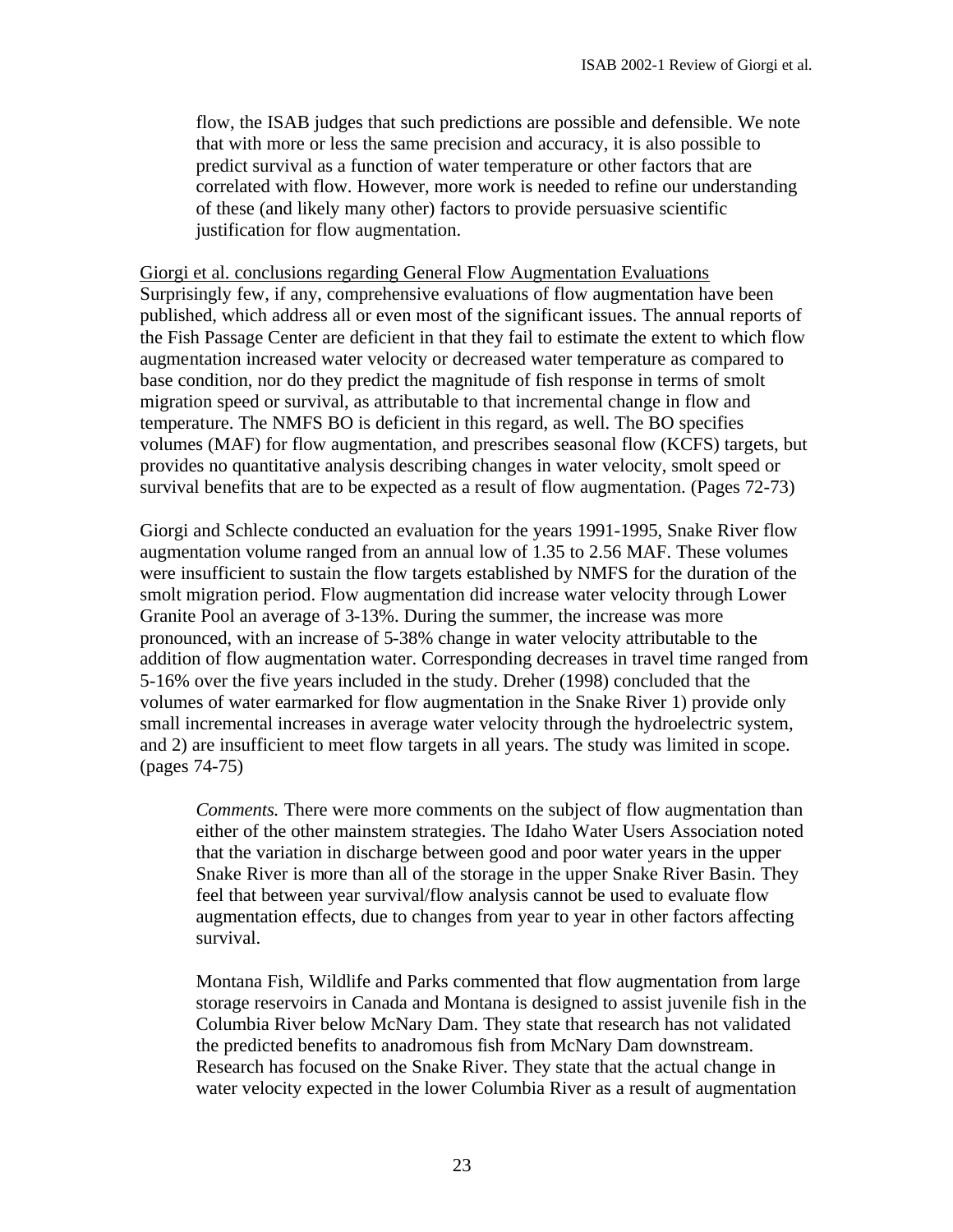from the upper Columbia River is minute. No benefits in terms of temperature amelioration in the lower river could possibly occur, given the distance from the source and the numerous reservoirs that intervene. This is true even though selective withdrawal devices are in place at Libby and Hungry Horse Dams. These are used to regulate the temperature of discharge immediately downstream. On the other hand, they point to significant adverse effects on resident fishes in the upstream storage reservoirs and the streams leading from them into the Columbia River. Montana refers to the quote in Giorgi et al. from the ISG's 1996 draft review (ISG 2000), indicating the potential adverse effects of flow augmentation on biological productivity upstream. See further comments from Montana below with respect to the need for a balanced approach in deciding on flow augmentation strategies.

# Giorgi et al. conclusion regarding Effects of Augmented Flow on Water Temperature Leading to Effects on Survival of Juvenile and Adult Salmon and Steelhead-Model Studies

Models are used to predict probable effects of releases from Dworshak and Hells Canyon dams on water temperature. (page 78)

A. Models predict measurable effects to extend only as far as Lower Granite Dam 1) Expected effects depend upon the volume of base flow relative to the volume of augmentation flow, and depend upon distance from the source.

2) At Lower Granite Dam expected decreases usually range from  $1 - 4^\circ F$ , but can range to  $6-8$  °F. At Ice harbor Dam, the expected decrease in temperature is on the order of  $1-2$  °F. Cold water released upstream will tend to sink, suggesting that pockets of cool water might be available as refugia, but cooling throughout the water column will not occur.

*Comments.* Save Our Salmon commented that even a reduction in temperature as small as  $1-2$ <sup>o</sup> C can greatly affect survival rates when temperatures are near the lethal limit. The Joint Technical Staff referred to the Connor et al., 2001 report, which is not included in the report by Giorgi et al. That report concludes that flow and temperature together affect survival of juvenile fall chinook in the Snake River. The ISAB concurs with the summary of temperature results by Giorgi et al. but also acknowledges the point made by the SOS and the importance of the Connor et al. 2001 studies. The temperature issue requires additional studies, both empirical and modeling.

B. Drafting water from storage reservoirs for flow augmentation adversely affects resident fishes in the reservoirs and immediately downstream. Expected benefits to anadromous fishes ought to be balanced against ecosystem function and potential risk to resident fishes. Giorgi et al. refer to ISG (1996; now ISG 2000), which calls attention to the potentially negative implications for nutrient mass balance and food web productivity in Flathead Lake, located downstream from Hungry Horse Dam. This issue involves balancing expected benefits to anadromous fish against ecosystem function and potential risk to other native species, including Kootenai River white sturgeon, a listed species. Giorgi et al. states that they did not encounter a comprehensive,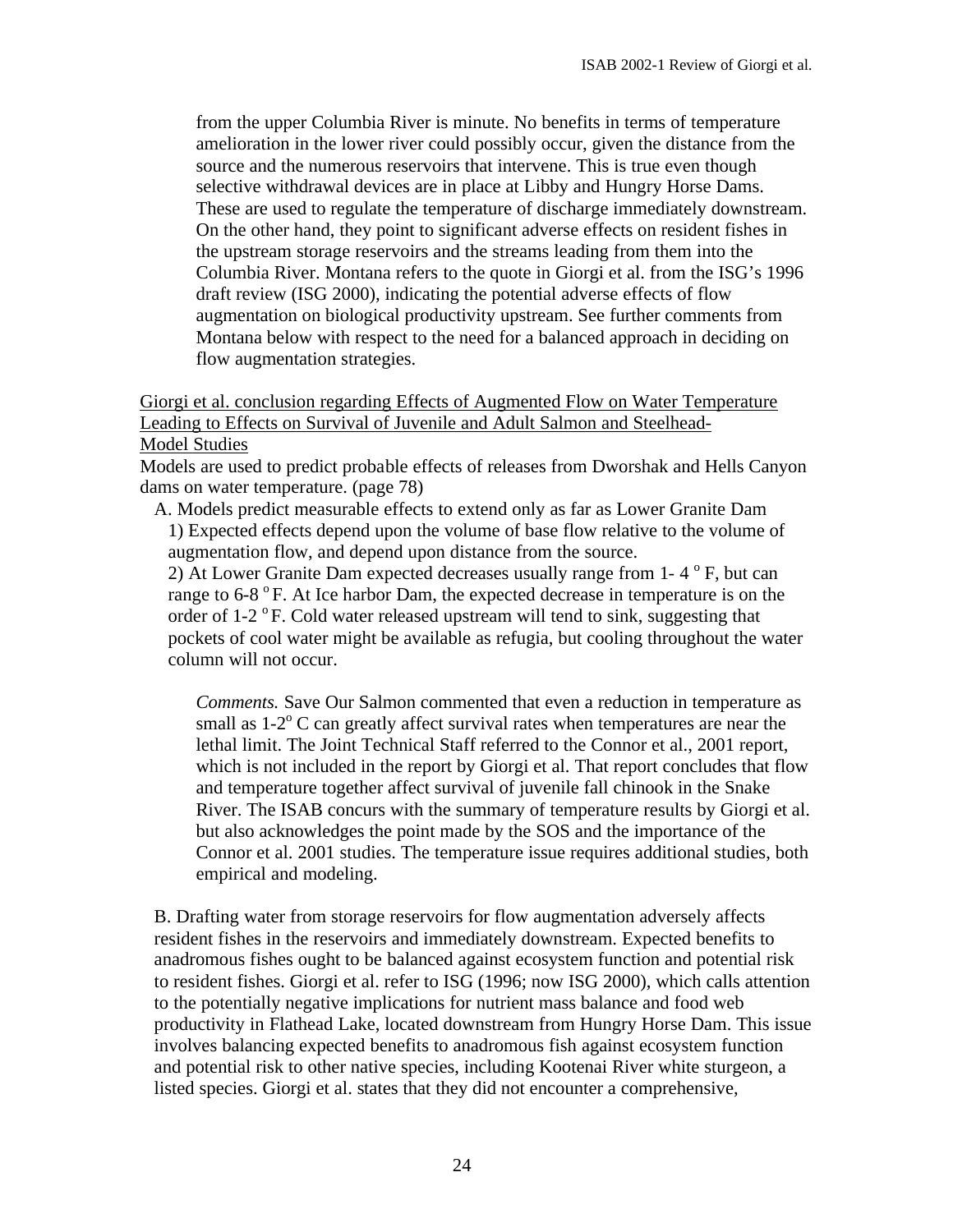multidisciplinary evaluation of benefits and risks to anadromous and resident fish species and their habitat. (pages 78-79)

*Comments:* Montana Fish Wildlife and Parks strongly emphasized this point. There were no other comments.

The ISAB notes that we were also asked to review the situation in 1997 (ISAB 97-3). In that (1997) report we noted that NMFS had employed a facilitator to attempt to arrive at an agreement among federal, state, and tribal parties on modification of operations called for in the BiOp (Wright, 1996). One of the Steering Committee Findings was "The need for and level of August flow requirements should be one of the region's top salmon monitoring and evaluation priorities." We agreed with that finding. The ISG in Return to the River 2000 repeated the recommendation.

#### Giorgi et al. conclusions regarding Uncertainties and Potential Sources of Dispute on Flow Augmentation

1. The NMFS PIT tag-based smolt survival estimates derived since 1993 form a strong basis for examining such a relationship between flow and survival. These efforts should be expanded to include the lower and upper Columbia River where and when possible. (page 81)

*Comments.* The Joint Technical Staff Memorandum believes that this is a highly questionable statement, since it ignores delayed effects due to migration delay, synchrony of smolt arrival into the estuary and overall impacts of stress and bioenergetics on ultimate survival to adult. Save Our Salmon commented that flow is liable to affect survival outside the hydrosystem. The ISAB believes the questions raised are legitimate ones, but do not recognize that the studies referred to are aimed at estimating mortality within the hydrosystem. The other matters raised are at another level of effects. Whether there is a way of addressing them satisfactorily is a more difficult question to answer. Perhaps recovery of PIT tagged adults will help. The high adult return rates of the most recent years do provide large PIT tag sample sizes with a potential for analyzing survival rates of different passage groups after they exit the hydrosystem -- something that was not feasible in years of low return rates. In any case, the ISAB concurs with the Giorgi et al. conclusion and urges that research be conducted toward answering the subsequent issues raised in comments. We recommend continued PIT tagging, with design considerations to include the potential for analysis of post-Bonneville survival of tagged groups with different passage experiences.

2. Giorgi et al. recommendation for further studies of effects of flow.

A) A multi-faceted, comprehensive, updated evaluation of the biological benefits and risks associated with flow augmentation is advisable and is long overdue. (page 82)

*Comments.* The Joint Technical Team agreed with this recommendation, suggesting that it should include lifecycle modeling to evaluate full effects of flow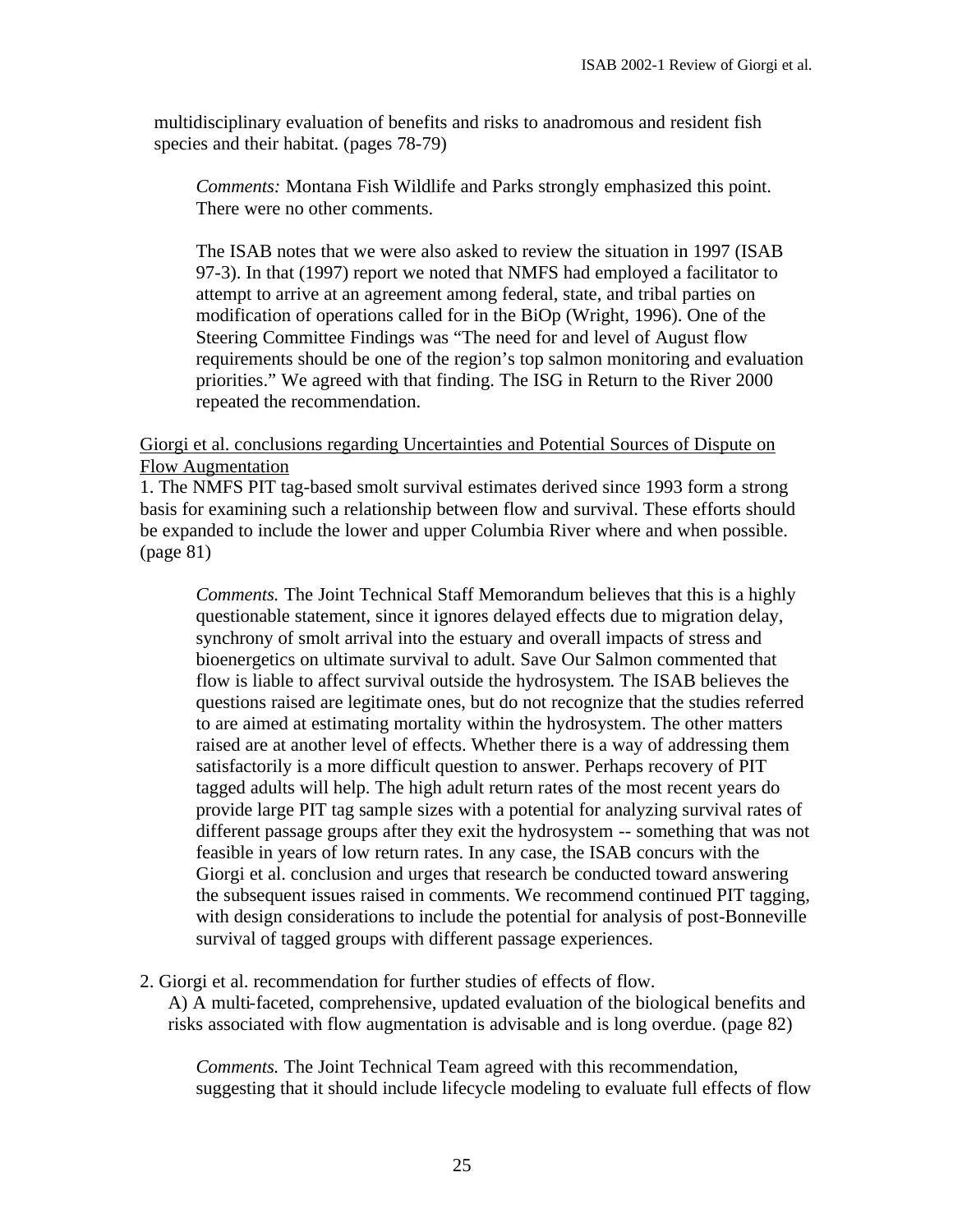on survival. NMFS suggested several other sources of information not available to Giorgi et al. We concur with the recommendation for a comprehensive updated analysis, but repeat our warning about use of models in place of data.

B) Giorgi et al. were unable to find a comprehensive multidisciplinary evaluation of flow augmentation, which attempts to assess and quantify the full set of benefits and risks to anadromous and resident fishes and their habitat. The focus has been on narrow interests of the group affected. Such an analysis should be undertaken. (page 82)

*Comments.* Primary support for this recommendation comes from Montana Fish Wildlife and Parks. There was no objection from other sources.

An issue raised in the comments from Montana Fish, Wildlife and Parks was the belief that release of water from reservoirs far upstream in the basin for flow augmentation provides little benefit to downstream migrants yet can have measurably detrimental effects locally. This was emphasized especially for the reservoirs in Montana that drain through a long chain of rivers, lakes, and reservoirs before the water reaches the migrant corridor in the lower river. As noted above, the Giorgi et al. report discussed this issue under the heading "Benefits and Risks to other species" in which it quoted a passage from the ISG (1996) draft report Return to the River (now ISG 2000), went on to identify the issue in the Summary on Flow Augmentation where it recommended that "The scope of future evaluations (of flow augmentation) need to more fully address the balance of benefits and risks between anadromous and resident fish resources", and then identified the issue as a Critical Uncertainty and Research Opportunity.

We note that the tradeoffs between headwater and downstream effects have been an important part of the flow augmentation debate for some time. See ISG 97-3 referenced above, as well as ISG 2000. The analyses by Council's Montana staff (several years ago) and the Idaho Department of Water Resources' more recent reanalysis of NMFS' smolt travel time and survival data for the Snake River (Dreher et al. 2000) and the ISAB review of it (ISAB 2001), along with other unpublished analyses cited in the comments suggest that this topic deserves more technical evaluation with a view toward a potential revision in management approaches. We would caution, however, that ability to detect a local effect at a storage reservoir or tailwater, even a dramatic one, should not by itself be a deciding criterion against flow augmentation to achieve downstream benefits. An intense local effect could influence far fewer fish than a more subtle effect that is exerted over many hundreds of miles downstream and which exposes orders of magnitudes more fish. Such considerations should be part of the technical evaluation.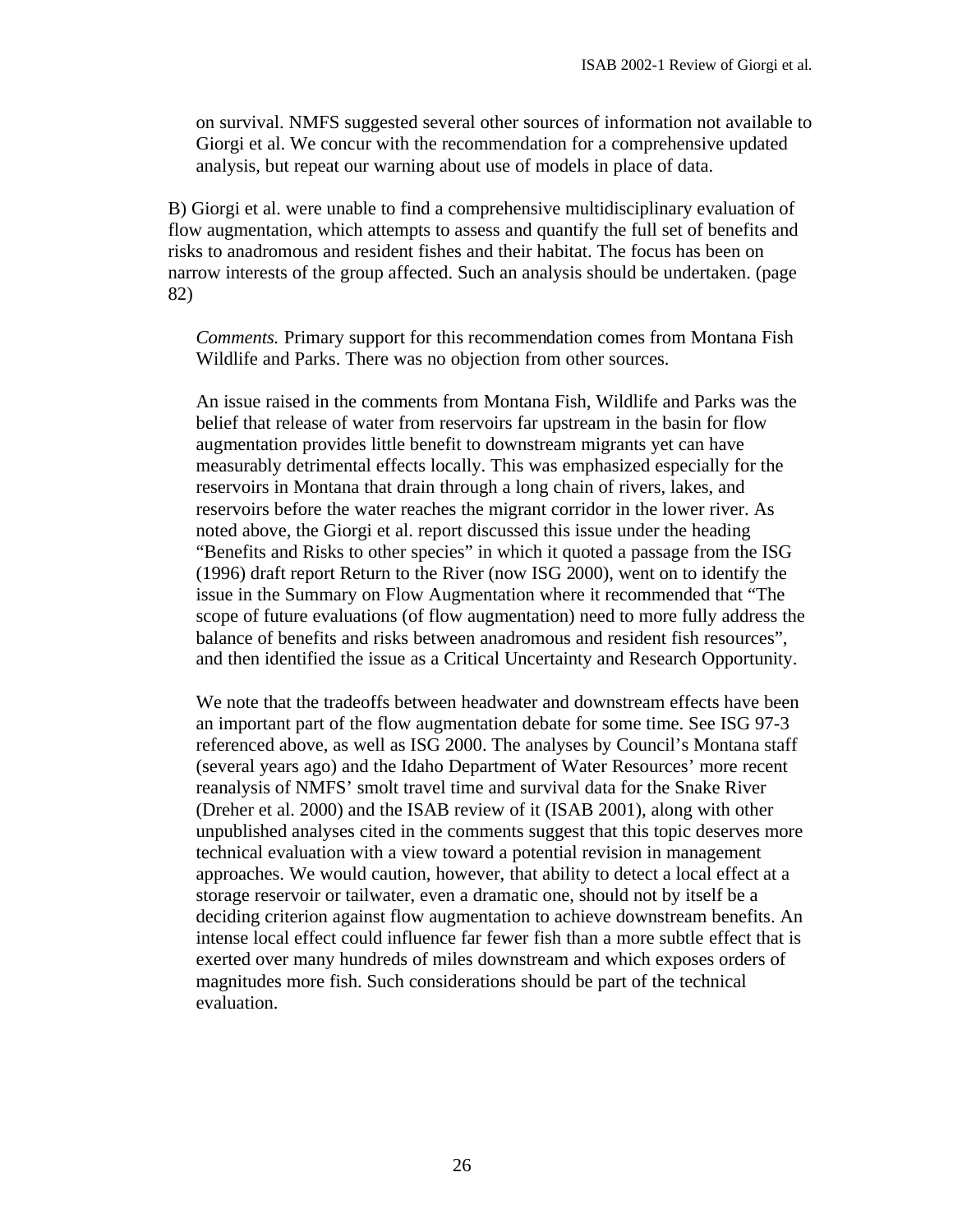# **References Cited**

Berggren, T. J., and M. J. Filardo. 1993. An analysis of variables influencing the migration of juvenile salmonids in the Columbia River basin. North American Journal of Fisheries Management 13:48-63.

Bouwes, N., R., C. Petrosky, H. Schaller, P. Wilson, E. Weber, S. Scott, and R. Boyce. 2002. Comparative survival study (CSS) of PIT tagged spring/summer chinook; Status report for migration years 1997-2000; Mark/recapture activities. Contract 8712702, Bonneville Power Administration, Portland, Oregon.

Chapman, D. A. Giorgi, M. Hill, A. Maule, S. McCucheon, D. Park, W. Platts, K. Pratt, J. Seeb, L. Seeb, and F. Utter. 1991. Status of snake river chinook salmon. Don Chapman Consultants, Inc. Boise Idaho, for mid-Columbia P. U. D.s.; Chelan County P.U.D., Wenatchee WA, Douglas County P.U.D., East Wenatchee, WA, and Grant County P.U.D., Ephrata, WA 520 pp.

Chapman, D. A. Giorgi, T. Hillman, D. Deppert, M. Erho, S. Hays, C. Peven, B. Suzumoto, and R. Klinge. 1994. Status of summer/fall chinook salmon in the mid-Columbia region, Don Chapman Consultants, Inc. for mid-Columbia P.U.D.s; Chelan County P.U.D., Wenatchee WA, Douglas County P.U.D., East Wenatchee, WA, and Grant County P.U.D., Ephrata, WA 411 pp.

Chapman, D., C. Peven, A. Giorgi, T. Hillman, and F. Utter. 1995. Status of spring chinook salmon in the mid-Columbia River. Don Chapman Consultants, Inc. for mid-Columbia P.U.D.s; Chelan County P.U.D., Wenatchee WA, Douglas County P.U.D., East Wenatchee, WA, and Grant County P.U.D., Ephrata, WA 477 pp.

Connor, W. P., H. L. Burge, and D. H. Bennett 1998. Detection of PIT tagged subyearling chinook salmon at a Snake River dam: Implications for summer flow augmentation. No. Amer. Jour. Fish. Mgmt. 18(3):530-536

Connor, W. P., R. K. Steinhorst, and H. L. Burge. 2000. Forecasting survival and passage of migratory juvenile salmonids. No. Amer. Jour. Fish. Mgmt. 20(3):651-660

Connor, W, P. 2001. Juvenile life history, downstream migration rate, and survival of wild Snake River fall chinook salmon. Ph.D. dissertation. University of Idaho, Moscow.

Dreher, K. J. 1998. A view on Idaho's experience with flow augmentation. Idaho Department of Water Resources, Boise.

Dreher, K. J., C. R. Petrich, K. W. Neely, E. C. Bowles, and A. Byrne. 2000. Review of survival, flow, temperature, and migration data for hatchery-raised, subyearling fall chinook salmon above Lower Granite Dam, 1995-1998. Idaho Department of Water Resources, Boise.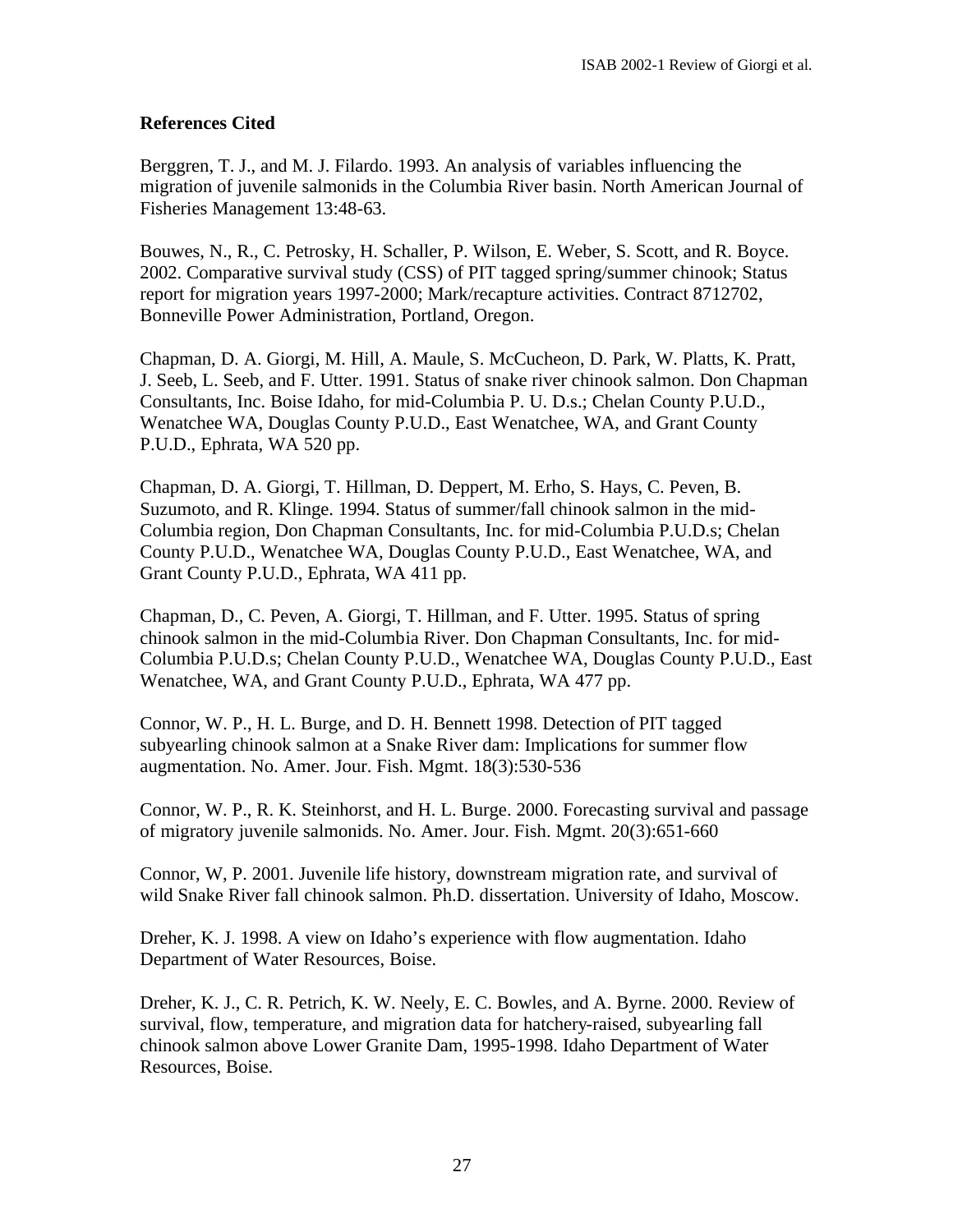Giorgi, A., M. Miller, and J. Stevenson. 2002. Mainstem passage strategies in the Columbia River system: Transportation, spill and flow augmentation. Report 2002-03, Northwest Power Planning Council, Portland, Oregon.

Independent Scientific Group (ISG). 2000. Return to the River 2000. Restoration of Salmonid Fishes in the Columbia River Ecosystem. Report 2000-12. Northwest Power Planning Council, Portland, Oregon. 538 pp

Independent Scientific Advisory Board (ISAB). 1997. Ecological impacts of the flow provisions of the Biological Opinion for endangered Snake River salmon on resident fishes in the Hungry Horse and Libby systems in Montana, Idaho, and British Columbia. ISAB 1997-3, NWPPC, Portland, Oregon. (See especially Appendix 5 – Effects of drawdown on aquatic systems in reservoirs.

Independent Scientific Advisory Board (ISAB). 2001. Review of Lower Snake River Flow Augmentation Studies. ISAB 2001-5, Northwest Power Planning Council, Portland, OR and National Marine Fisheries Service, Seattle, WA. 14 pp.

National Marine Fisheries Service (NMFS). 2000a. Passage of adult and juvenile salmonids past Columbia and Snake river dams – White Paper. Northwest Fisheries Science Center, Seattle, Washington.

National Marine Fisheries Service (NMFS). 2000b. White Paper: Salmonid travel time and survival related to flow in the Columbia River basin. Northwest Fisheries Science Center, Seattle, Washington.

National Research Council (NRC). 1996. Upstream: Salmon and society in the Pacific Northwest. Report of the Committee on Protection and Management of Pacific Northwest Anadromous Salmonids for the National Research Council of the National Academy of Sciences. National Academy Press. Washington D.C.

Northwest Power Planning Council (NPPC). 1994. Columbia River Basin Fish and Wildlife Program. Portland, Oregon.

Sims, C. W., and F. J. Ossiander. 1981. Migrations of juvenile chinook salmon and steelhead in the Snake River, form 1973 to 1979, a research summary. National Marine Fisheries Service, Seattle, Washington.

Whitney, R. R., L. D. Calvin, M. W. Erho, Jr., and Charles C. Coutant. 1997. Downstream passage for salmon at hydroelectric projects in the Columbia River basin: Development, installation, and evaluation. Report 97-15, Northwest Power Planning Council, Portland, Oregon.

Zabel, R. W., S. G. Smith, W. D. Muir, D. M. Marsh, J. G. Williams, and J. R. Skalski. 2001. Survival estimates for the passage of spring-migrating juvenile salmonids through